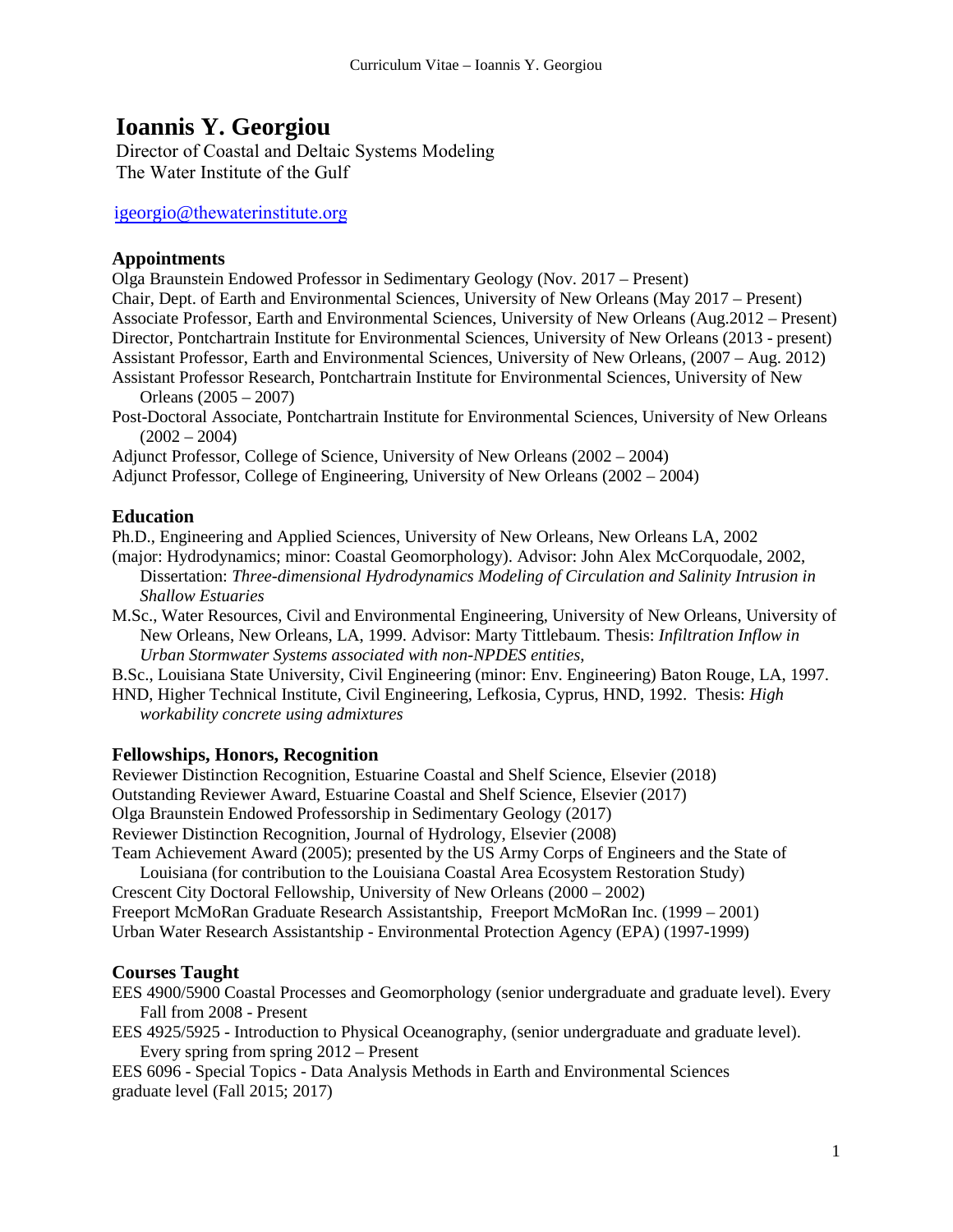EES 6925 - Earth Surface Processes and Environment Dynamics (graduate level), Every spring from spring 2011-present

EES 6096 - Special Topics - Barrier Island Dynamics (graduate level), Spring 2010-2016

EES 6780 – Applied Environmental Modeling, Fall 2009, 2010

Other courses: Hydrology – Civil Engineering, 2003-2005 Hydraulic Engineering Systems – 2003 – 2004

## **Student and Postdoctoral Research Advised**

## **Undergraduate (at UNO) and High School Students:**

Nelsy Osorio (2019) Controls on lateral migration in meandering channels using physical modeling

- Leah Tevis (2018-19) Grain size distribution along deltaic headlands and the shoreface post beach and dune nourishment
- Brennan Robertson (2019) Holy Cross High School, Marsh shear strength and surface water characteristics as indicators of vulnerability.

Ernesto Hernandez (2018) Distribution of grain size in fluvial and tidal (dominant) systems

- Scott Romain (2017) Does floodplain width control meander intensity? Physical experiments of sedimentation and meandering dynamics in fluvially dominated systems
- Camryn Martin (2016) Controls on tidal point bar evolution and sedimentary architecture using physical modeling
- Tara Yocum (2013-2014) Delta scaling laws for small crevasses in the Mississippi River delta plain; implications for land building
- Jeremy Henley (2013-2014) The occurrence of stratification induced hypoxia in the Chandeleur Sound; Insights into physical controls

Emily Harper (2012-2014) Settling properties and particle size distribution of natural sand/mud mixtures

Mia Muhsen (2011) Ursuline Academy in New Orleans, Dependency of concrete strength to watercement ratio and aggregate ratios

Angela Scheuer (2011) Wave transformation during storms in nearshore environments at Barrier Islands

## **PhD students as secondary advisor or contributing advisor:**

Patrick Smith (2014) Dissertation: Red Drum (Sciaenops ocellatus) site fidelity, movement patterns, and habitat use in coastal Louisiana, including an assessment of the response of Red Drum and associated fish assemblages to a change in water quality management in an urban waterway in New Orleans, Louisiana

William Stein III (2013) Dissertation: Fish assemblage change along the New Orleans land bridge; contributions to stocks in the Gulf of Mexico

- Karim El Kheishy (2007) Dissertation: Three-dimensional hydrodynamic and sediment transport modeling in the lower Mississippi River.
- Chilmakuri Chandra Sekhar (2005) Dissertation: Sediment Transport and Pathogen Indicator Modeling in Lake Pontchartrain.

## **Post-doctoral advisees/co-advisees:**

Madeline Foster-Martinez (2019) – Coastal Wetland Hydrodynamics and Sediment Dynamics Ahmed Gaweesh (2015-2016) – Fluvio-deltaic Morphodynamics Joao Pereira (2012-2013) – Riverine Morphodynamics

## **PhD students as primary advisor/co-advisor:**

## *Current*

Kevin Hanegan (2019) Dissertation: Morphodynamics of Transgressive Coastal Systems - Modeling allogenic and autogenic response to sea level rise and changes in sediment supply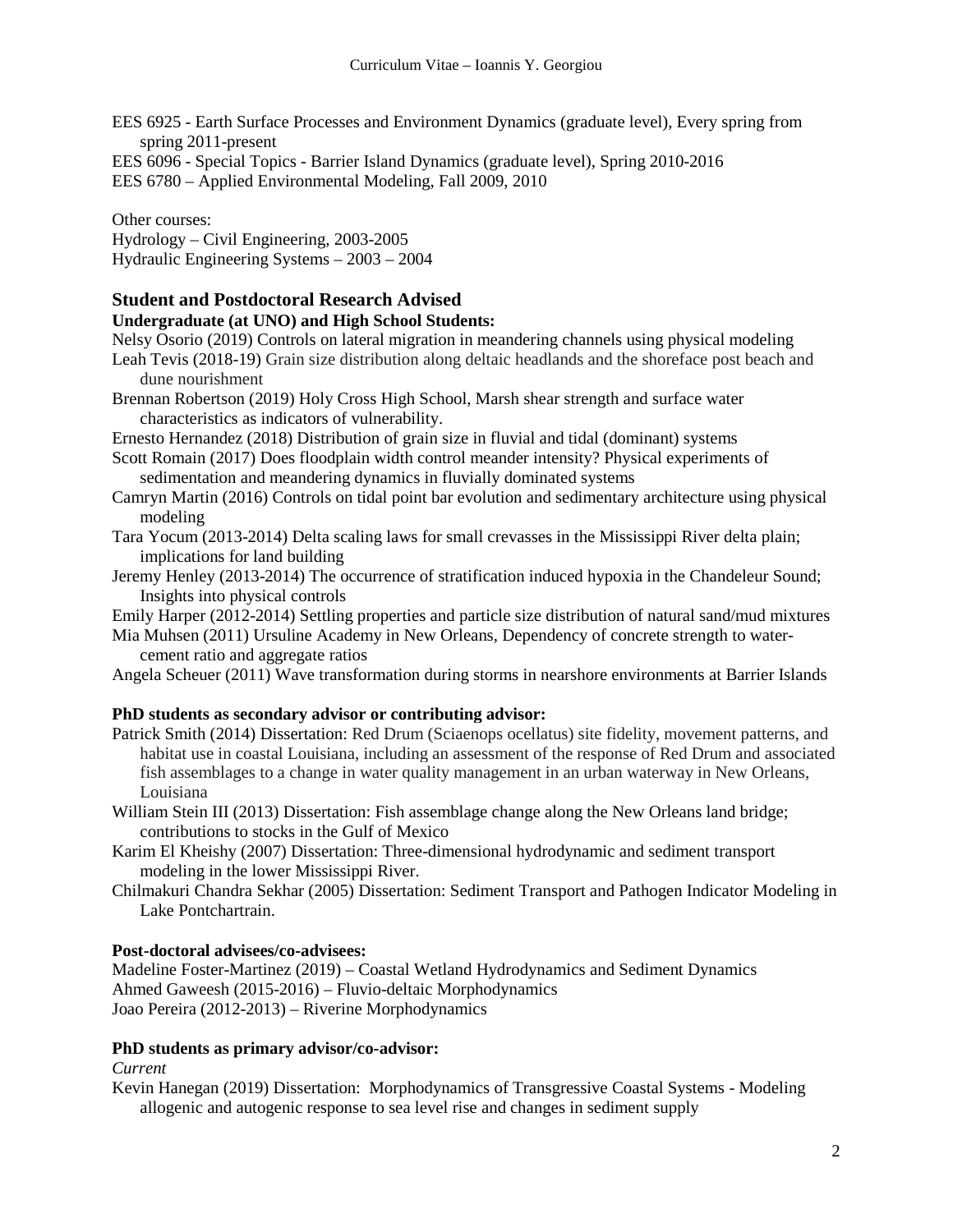- Pricilla Souza (2019) Dissertation: Sedimentology, stratigraphy, and physical processes driving the evolution and internal architecture of tidal point bars
- Sean Kenny, (2020) Dissertation: Storm Induced Sediment Transport: Understanding depositional trends and connections between shelf, shoreface, estuaries and wetlands

#### *Completed*

- Michael Eller, (2013) Dissertation: Utilizing economic and environmental data from desalination operations as a progressive approach to Ocean Thermal Energy Conversion (OTEC) planning
- Gregorzewski Alison Sleath (2012) Medical withdrawal, Dissertation: Storm induced sediment transport on Barrier Islands Systems.

#### **Masters students as primary advisor:**

- Joshua Thomas (2019) Thesis: Evolution of Water and Sediment Fluxes in newly formed distributary: Mardi Gras Pass, Louisiana USA.
- Jessica Villers (2020) Thesis: Water and Sediment Fluxes in restored and un-Restored shorelines
- Joshua Hansen (2019) Thesis: Channel Evolution and Distributary Network Stability of a Recent Natural Levee Breach under Microtidal Influence
- MD Mohiuddin Sakib (2020) Thesis: Storm-induced Shoreface Sediment fluxes in the Mississippi Delta

#### *Completed*

- Brittany Kime (2018) Thesis: A comparison of Barrier Island Morphology Trajectories using nearshore versus outer continental shelf sand for nourishment
- Benjamin Beasley (2018) Thesis: Coupled Barrier Island and Shoreface Dynamics: Observations and Modeling in Coastal Louisiana
- Joshua Flathers (2018) Thesis: Controls on stratigraphic evolution in tidally-influenced systems with intra-channel and intra-basin tidal point bars
- Timothy Nelson (2017) Thesis: Hydrodynamic Controls on the Morphodynamic evolution of subaqueous landforms
- Tara Yocum (2017) Thesis: Growth laws for sub-delta crevasses in the Mississippi River Delta: observations and modeling
- Joshua Alarcon (2016) Thesis: Overwash controls on barrier island morphodynamics during storms
- Kevin Trosclair (2013) Thesis: Wave transformation on a saltmarsh edge; non-liner effects of breaking waves
- Robin Schroeder (2011) Thesis: Tidal exchange flows in an urban water body; implications on habitat management as a result of anthropogenic alteration
- Chris Esposito (2011) Thesis: Differential Sedimentation in a Mississippi River Crevasse Splay (May 2011).
- Jennifer Schindler (2010) Thesis: Estuarine Dynamics as a Function of Barrier Island Transgression and Wetland Loss: Understanding the Transport and Exchange Processes

#### **Other committee Service (Member, Masters and Doctoral):**

- Meghan Gham (PhD) Development of Specialized Turtle Excluder Devices (TEDs) Designed to
- Eliminate Bycatch of Sea Turtles in Small Skimmer Trawls, Wing Nets, and Try Nets
- Julie Torres (M.Sc.) Geomorphic Evolution of Grand Isle Louisiana

Damon Morse (M.Sc.) Controls on the Distribution of Apple Snails in an Urban Park

#### *Completed*

Andrew Courtois (M.Sc.) A Regional Survey of River-plume Sedimentation on the Mississippi River Delta Front and its Implications for Submarine Landslide Activity (2018)

Frances Crawford (M.Sc.) Shell Berms Evolution in southeast Louisiana (2018)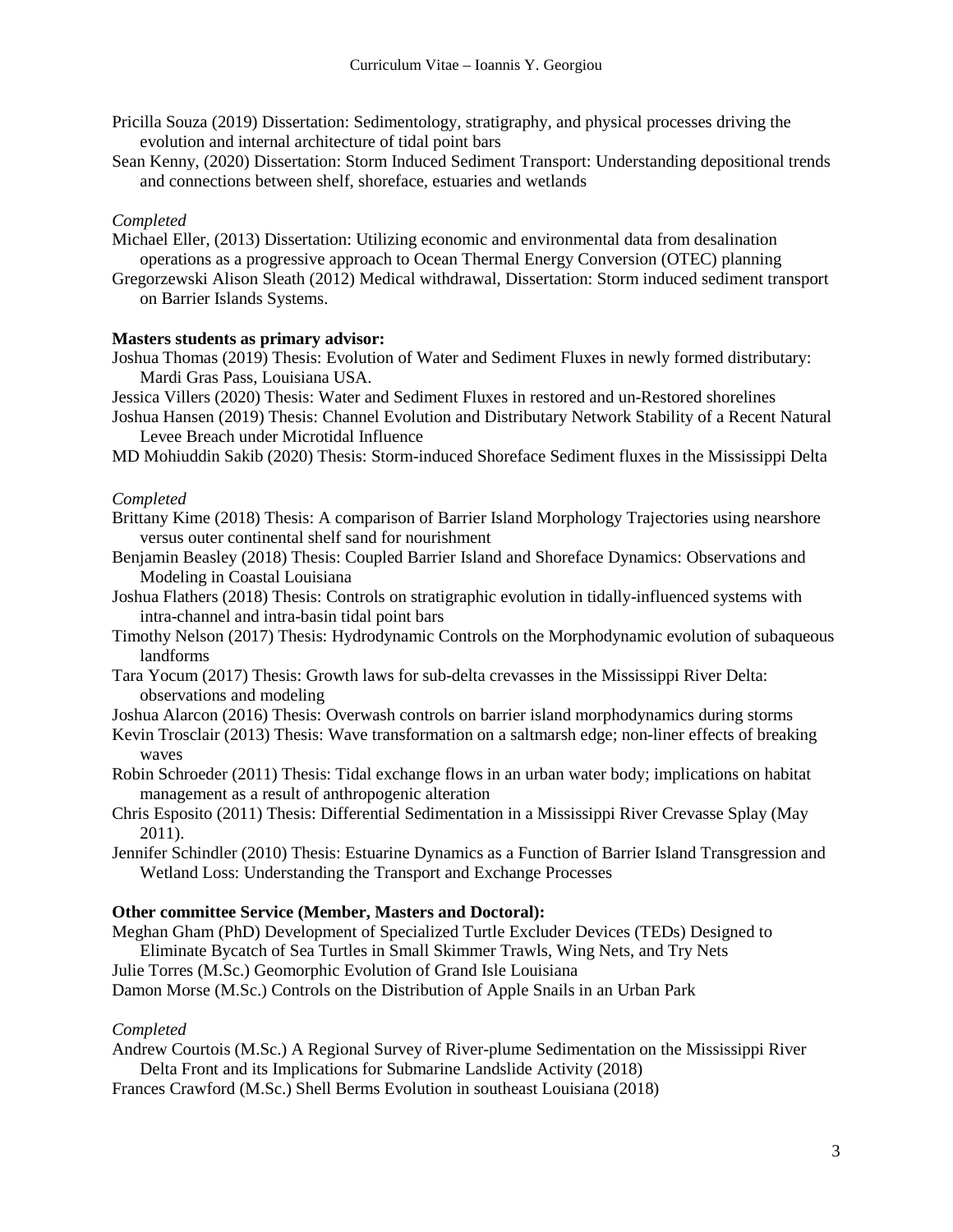- Arnaud Kerisit (M.Sc.) Zooplankton Community Composition in Natural and Artificial Estuarine Passes of Lake Pontchartrain, Louisiana. (2018)
- Nina Rijns (PhD) Long Term Bathymetry Changes in the Lower Mississippi River due to Variability in Hydrograph and Variable Diversion Schemes (2018)
- Ronald Giardina (M.Sc.) On The Ramberg-Osgood Stress-Strain Model And Large Deformations of Cantilever Beams (2017)
- Lamine Meroudj (M.Sc.) Seismic Facies Classification of an Intraslope Minibasin in The Keathley Canyon, Northern Gulf of Mexico (2017)
- Prabhat Neupane (PhD) Paleohydrology and Paleoecology of the Neogene Siwalik rocks, Nepalese Himalaya using multi-proxy lipid biomarker isotopic study (2017)
- Brian Carter (M.Sc.) Tidal Creek Eqilibrium: Barataria Bay, Louisiana (2017)
- Trey Kramer (M.Sc.) Barrier spit evolution and primary consolidation of backbarrier facies: West Belle Pass Barrier, LA (2016)
- David Cross (M.Sc.) High-frequency tectonic sequences in the Campanian Castlegate Formation during a transition from the Sevier to Laramide orogeny, Utah, U.S.A. (2016)
- Rachelle Thomason (M.Sc.) Biloxi Marsh Platform Response to Meteorological forcing (2016)
- Geoff Udolf (M.Sc.) An Alternate Trawling Method: Reduced Bycatch and Benthic Disturbance Achieved with the Wing Trawling System (2016)
- Steve Ayres (PhD) A Simulation of the Mississippi River Salt Wedge Estuary Using a Three-Dimensional Cartesian Z Coordinate Model (2015)
- Jordyn Spizale (M.Sc.) Modern Evolution of the Caminada Pass Inlet, South Louisiana (Summer 2013).
- Rebecca Weatherall Cope (M.Sc.) Transition changes in larvae transport and assemblages in Lake Pontchartrain as a function of MRGO closure (December 2013).
- Hiranya R. (PhD) Stratigraphic compartmentalization of Cretaceous coastal-plain deposits of the Blackhawk Formation - Wasatch Plateau, Utah (May 2012)
- Ben Kirkland (M.Sc.) Longshore Transport and Effects on Island Geomorphology, Isles Dernieres, LA (Summer 2012)
- Kyriakos Tsiappoutas (PhD) Statistical Spectral Parameter Estimation of Acoustic Signals with Applications to Byzantine Music (December 2011)
- Prabat, N. (M.Sc.) Understanding uplift of the Ethiopian Plateau from longitudinal profile analysis of the Blue Nile drainage system (December, 2011)
- Mathjis Bos (MSc TU Delft, Delft Netherlands) The morphological effects of sediment diversions on the Lower Mississippi River. (June 2011)
- Sanne van den Heuvel (M.Sc., Delft University) The effect of salinity gradients on conditions for marsh stabilization and marsh growth in the St. Bernard Parish, Louisiana, U.S. (May 2010)
- Kathlyn Rose (MSc) Geologic evolution and shallow stratigraphy of Cat Island, MS.
- Joao Pereira (PhD, College of Engineering) Three-dimensional sediment transport modeling in the lower Mississippi river (May 2011).
- Alissa Gros (M.Sc.) Buoyancy effects of restored and natural wetlands in Louisiana
- Sunny J. Brogan (M.Sc.) Redfish habitat use in an urban fishery. (May 2009).
- Scott P. Eustis (M.Sc.) Assemblage composition of shrimp trawl bycatch. (December 2011).
- Mark Ischen (M.Sc.) Using two-dimensional numerical models to analyze hydraulic effects of constricted flows through the Rigolets Pass in southeast Louisiana (May 2009)
- M. Chad Ellinwood (M.Sc.) Response and recovery of fish assemblages to hurricane impacts at the Chandeleur Islands, Louisiana. (May 2009).
- Frank Willis (PhD,) A Multidisciplinary Approach for determination of the 1812 Ordinary High Water Mark of Catahoula Lake in Central Louisiana (May 2009)
- Jennifer Roberts, (M.Sc.), Storm induced deposition of sediment in three coastal Louisiana wetlands (August 2009)
- Andrea Bourgeois-Calvin (Ph.D.) Relationship between land use and surface water quality in a rapidly developing watershed in southeast Louisiana (July 2008).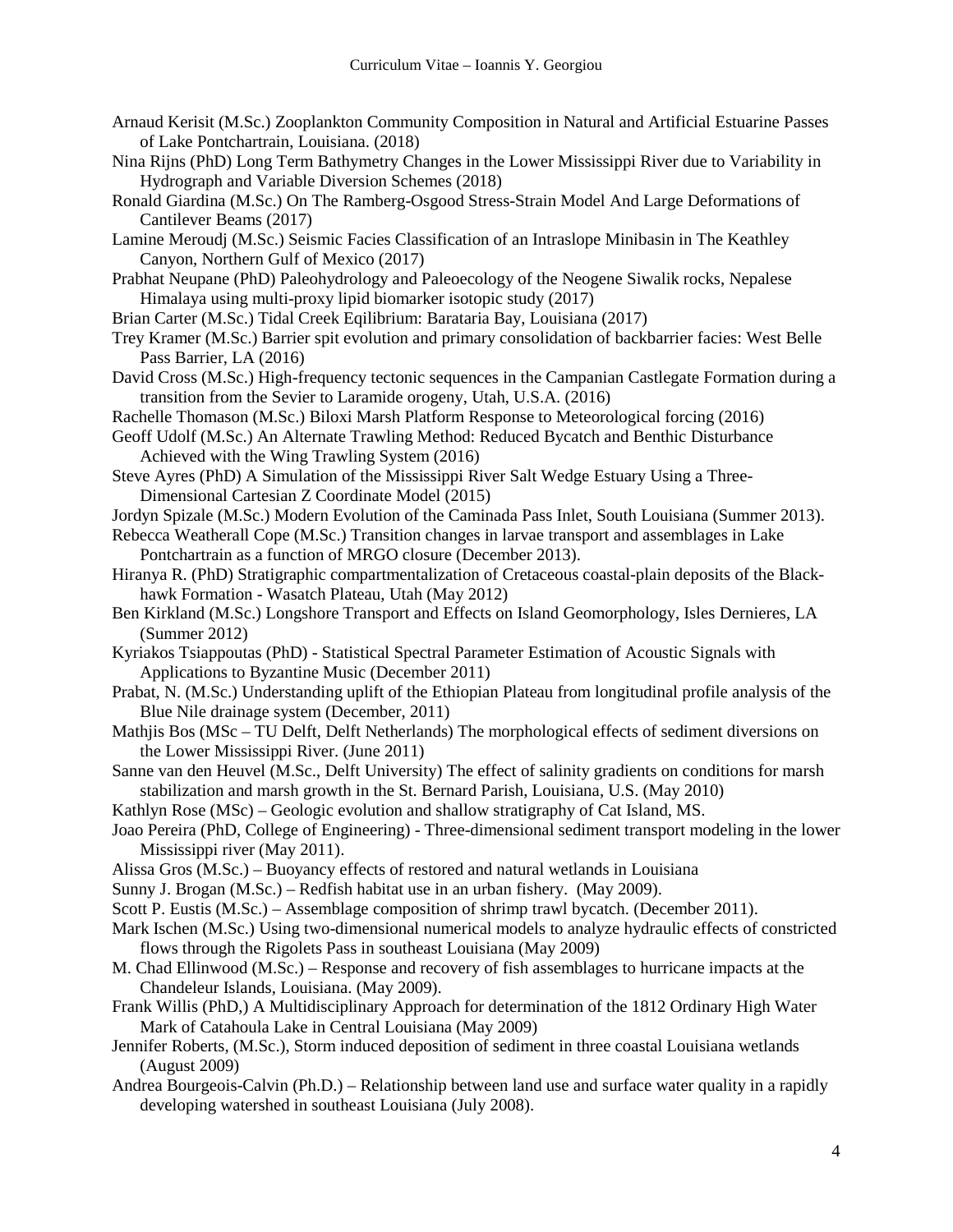- Michael D., Miner (Ph.D.) Morphologic and Stratigraphic Evolution of a Transgressive Tidal Inlet System, Little Pass Timbalier, Louisiana (May 2006)
- Giron Efrain (Ph.D.) Development of a SWMM GIS Flood Model for New Orleans Drainage Pumping Station No 4 Basin, (2004)
- Martinez Maria Carolina (M.Sc.) Water Quality Study of Southshore of Lake Pontchartrain, (graduated in 2005)

## **Invited Scholarly Presentations**

2018: U.S. Army corps of Engineers, New Orleans District, New Orleans LA.

2017: Naval Research Laboratory, Physical Sciences, Stennis Space Center, MS

2016: Deltares and Technical University Delft (TUDelft), Delft, The Netherlands

2016: Tulane University, Department of Earth and Environmental Sciences, New Orleans LA

2016: Universidade Federal de Santa Catarina, Centro de Filosofia e Ciências Humanas, Florionopolis, Santa Catarina, Brazil

2016: University of Southern Mississippi, Dept. of Marine Sciences, Stennis Space Center, MS

2015: Louisiana State University, Dept. of Oceanography and Coastal Studies, Baton Rouge LA

2013: Louisiana State University, School of the Coast and Environment, Baton Rouge, LA

2010: US Army Corps of Engineers, Engineering Research and Development Center, Coastal Hydraulics Laboratory, Vickburg, MS

2009: US Army Corps of Engineers, New Orleans District, Hydraulics and Hydrology Division, New Orleans LA

2009: Louisiana Universities Marine Consortium (LUMCON), Cocodrie, LA

2009: American Society of Civil Engineers, Annual Conference, Baton Rouge Chapter.

2005, 2006: Louisiana State University, School of the Coast and Environment, Baton Rouge, LA

## **Academic Service**

## *On-campus*

2012 – Present; Graduate Coordinator for the Department of Earth and Environmental Sciences

2013 – 2015, Member of the Doctoral Diversity Committee

- 2013 2015, Member of the Engineering and Applied Science Doctoral Program Steering Committee
- 2013 2014, 2017, Served as judge for the Innovate UNO
- 2011 2015, University of New Orleans Undergraduate Retention Committee (College of Science).
- 2011 Represented the EES department on the NSF Career Award forum, Baton Rouge, LA
- 2011, served as judge for the College of Science Undergraduate Research Fair.
- 2010 2015, University Library Senate Committee

2010 – 2015, Teaching Award Selection Committee Member, College of Science.

2007 – 2011, Attended Commencement ceremonies since (2 in 2010 as Marshal).

2009, Earth Week demonstration (fine sediment dynamics), October 12-16.

2009 – Present, Assistant Graduate Coordinator, Earth and Environmental Sciences Department.

2008 to 2009 – Participated in UNO's Get to Know UNO Open House.

2008 – Present, Library Liaison for the Department.

2009 – 2012, Advisory Member, Coastal Education Research Facility (CERF), a Pontchartrain Institute for Environmental Sciences field station.

## **Off campus**

*Journal review:* Journal of Geophysical Research – Oceans Earth Surface Dynamics, Geophysical Research Letters, Journal of Coastal Research, Journal of Hydraulic Engineering, Journal of Hydrology, Journal of Hydraulic Research, Journal of Climate Research, Nature Climate Research, Continental Shelf Research, Estuarine Coastal and Shelf Science, Estuaries and Coasts, Journal of Hydrologic Engineering, Journal of Marine Geology, Journal of Coastal Research, Ecological Engineering.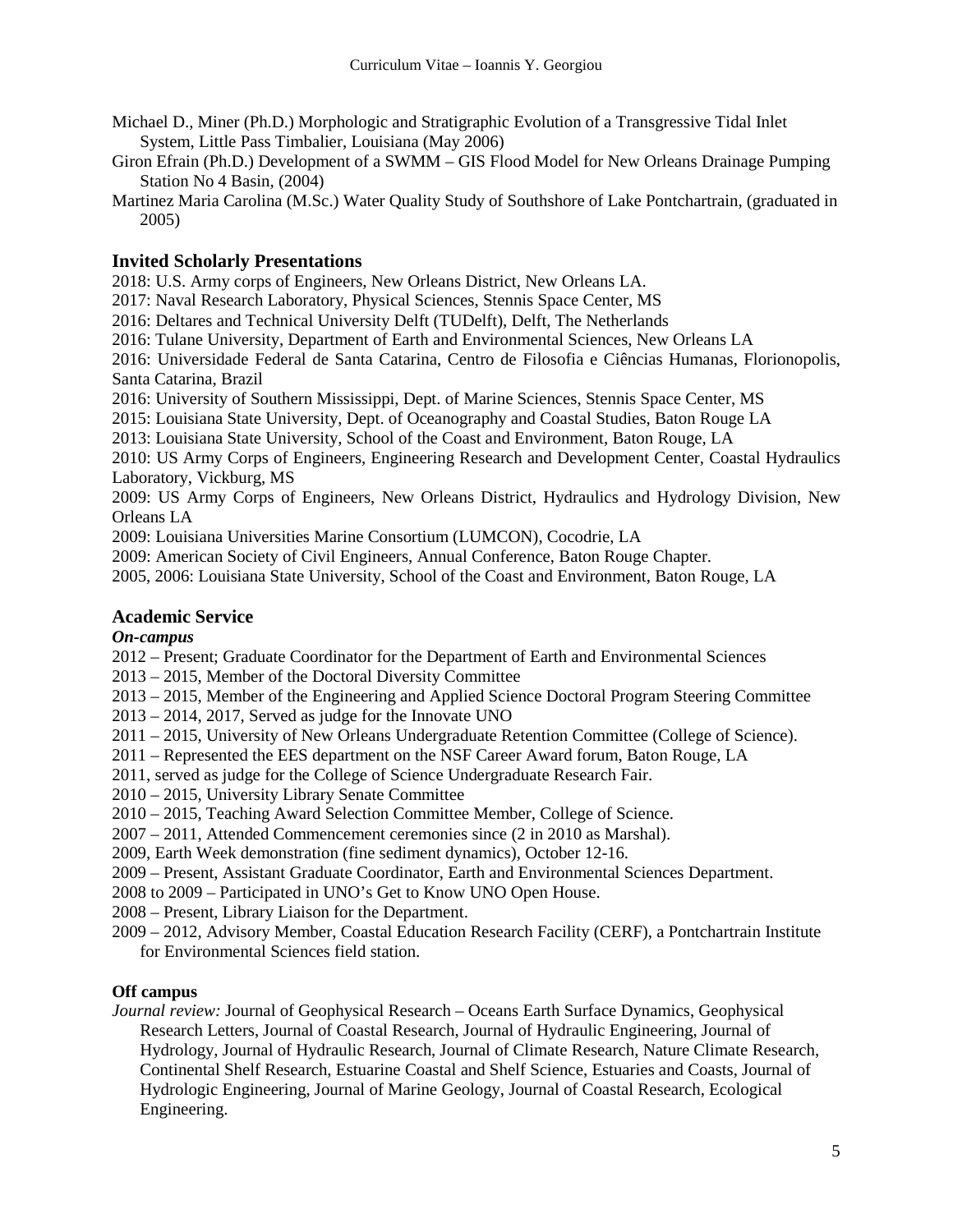- *Proposal Review:* NOAA Sea Grant (Louisiana, MS, and AL 2008, 2010-2011), NSF Geomorphology and Earth Surface Dynamics Program (2008-present), NSF – Marine Geology program (2009-present), NMFS Cooperative Research Program (2011-13), Louisiana CREST Program (2005-2008). Hudson River Foundation (2018-2019)
- 2013 2016 Served on the State of the Coast (SOC) Program Committee
- 2013 Member of the Operational Science Advisory Team for Coast Guard during the Deepwater Horizon
- 2012 2017, Sciences and Education Advisory Council member for the Louisiana Universities Marine Consortium (LUMCON)
- 2011 2013, Served in advisory capacity for the Bayou St. John Alliance group
- 2010 2015, NASA Develop Program External Reviewer
- 2010 Appeared on several news casts, interviews, and provided service to organizations, news agencies, and NGOs regarding the oil spill.
- 2010 U.S. Coast Guard advisory role in booming operations (Grand Isle Emergency Response unit) guided booming operations in the vicinity of tidal inlets and in Barataria Bay.
- 2010 Member of the SERT Advisory Committee during the BP Oil Spill, Office of Coastal Protection and Restoration and LSU
- 2010 Lead Adviser to U.S. Coast Guard on booming activities in Barataria Bay operations during the BP Oil Spill
- 2009 Invited participant on table discussion on Desktop Modeling, April 9, LSU Coast and Environment Building.
- 2007 Served on Multiple Lines of Defense Assessment Team, Lake Pont. Basin Foundation
- 2006 served on advisory board for the development of the Bayou St. John Comprehensive Management Plan
- 2006 Served as advisor for scientific development regarding State of Louisiana restoration initiatives, Coastal Louisiana Ecosystem Assessment and Restoration Program (CLEAR), LSU
- 2006 Conceptual Ecological Modeling Workshop, Reducing flood damage in Coastal Louisiana, Communities, Culture, commerce, CLEAR Program, Louisiana State University.
- 2005 Served on the Comprehensive Habitat Management Plan, Lake Pont. Basin Foundation

#### **Publications**

Please see<https://scholar.google.com/citations?user=P4ADwfIAAAAJ&hl=en> for an up-to-date publication list.

Google Scholar citation  $h$ -index = 16 i10-index = 28 Citations = 1159.

\* denotes a graduate student, post-doctoral scholar or Georgiou group author

#### **Manuscripts submitted, in review, and near submission**

- FitzGerald, D.M., Hughes, Z.J., **Georgiou, I.Y.**, Black, S., Novak, A., An Extreme Marsh Sedimentation Event, **PNAS**, *in-revision*
- Esposito, C., **Georgiou, I.Y.**, Straub, K.M., The role of flow loss in distributary networks on channel sedimentation and morphology, **Journal of Geophysical Research - Earth Surface**, *submitted – in review*
- Maloney, J.M., Bentley, S.J., Xu, K., Obelcz, j., **Georgiou, I.Y.**, Jafari, N., Miner, M.D., Mass Wasting on the Mississippi River subaqueous Delta, Invited Paper, Annual Reviews – Earth Sciences, *submitted – in review*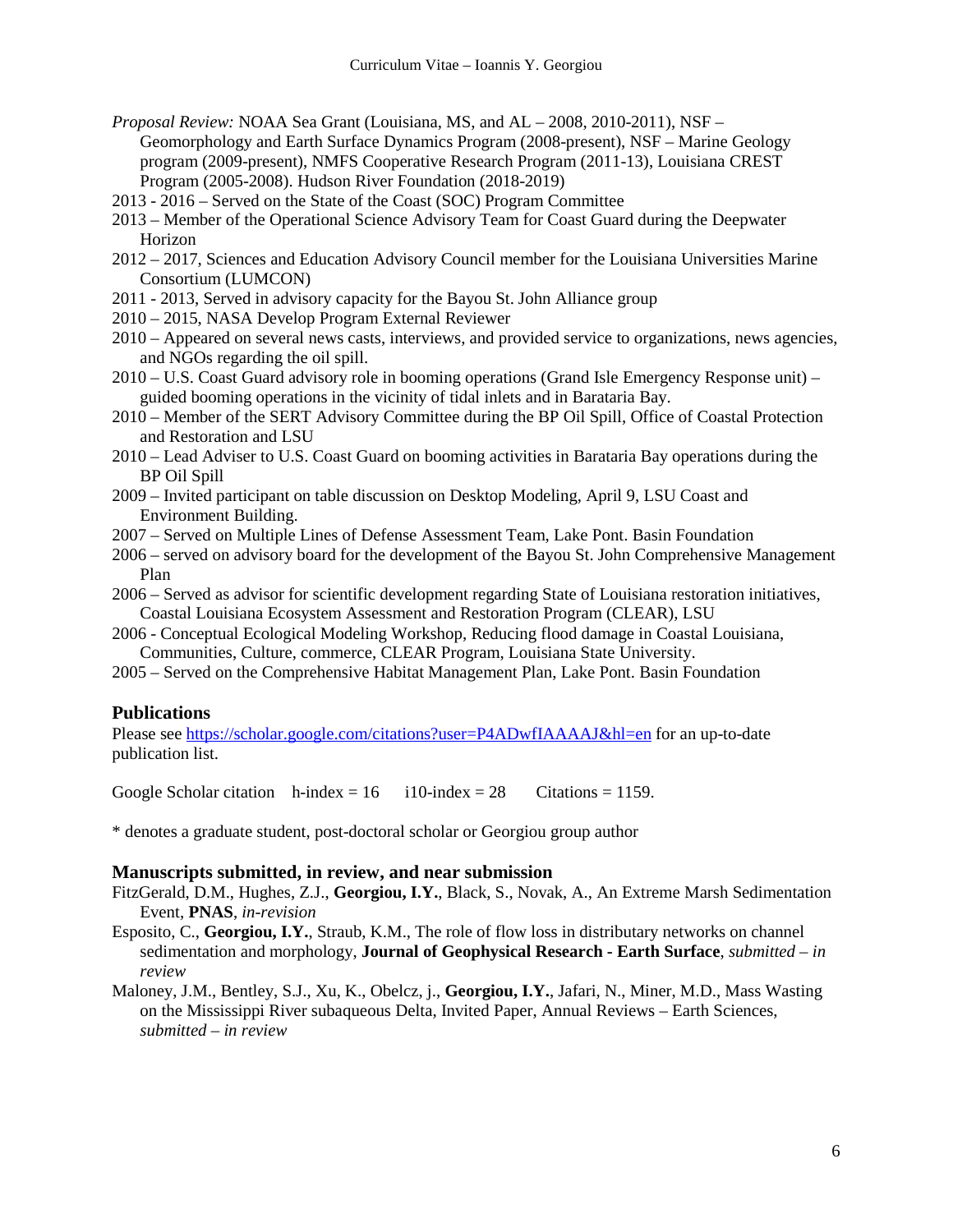#### *Near submission*

- Yocum, T.E.<sup>\*</sup>, Georgiou, I.Y., Straub, K.M., Growth laws for sub-delta crevasses in the Mississippi River Delta, **Geophysical Research Letters,** *near submission*
- **Georgiou, I.Y.**, Trosclair, K.\*, Yocum, T.E.\*, Beasley, B.\*, Overestimation of salt marsh resiliency to violent storms, *near submission*
- Hanegan, K.\*, **Georgiou, I.Y.**, FitzGerald, D.M., Hughes, Z.J., Modeling Interactions between Backbarrier Marshes, Tidal Inlets, Ebb-deltas, and Adjacent Barriers Exposed to Rising Sea Levels, *near submission*
- Souza, P.\*, **Georgiou, I.Y.**, Hughes, Z.J., Howes, N., Gani, M.D., FitzGerald, D.M., Kulp, M.A., Sedimentology of tidal point bars with and without fluvial influence, **Sedimentology**, *near submission*
- Souza, P.\*, **Georgiou, I.Y.**, Hughes, Z.J., Howes, N., FitzGerald, D.M., Facies distribution and lateral accretion of tidal point bars with and without fluvial influence, **Journal of Sedimentary Research**, *near submission*
- Howes, N.C., Hughes, Z.J., **Georgiou, I.Y.**, Wolinsky, M.A., A Conceptual Framework and Classification for the Fluvial-Backwater-Marine Transition in Coastal Rivers Globally. Review article in **Marine Geology**, *in revision for re-submission*

## **Manuscripts Published**

### **Books Chapters and Monographs**

- 1. Bendoni, M.\*, **Georgiou, I.Y.**, Novak, A. 2019, Chapter 14, Marsh Edge Erosion, in Marshes: Function, Dynamics and Stresses, FitzGerald, D.M., and Hughes, Z.J., Editors, **Cambridge Press**, *in press*
- 2. Carney, J.A., Twilley, R.R., Agre, C., Hird, J., **Georgiou, I.Y.**, Shelden, J., The Giving Delta, 2019. In: Elizabeth Mossop (eds) Sustainable Coastal Design and Planning, CRC Press - Taylor and Francis, ISBN 978-1-4987-7454-3
- 3. FitzGerald, D.M., Hein, C.J., Hughes, Z., Kulp, A.M., **Georgiou, I.Y**., Miner, M.D., Runaway barrier island transgression concept: Global case studies, 2018. In: Moore, L.J. and Murray, A.B., (eds) Barrier Dynamics and the Impact of Climate Change on Barrier Evolution, ISBN 978-3-319-68084-2, pp 3-56.
- 4. FitzGerald, D., **Georgiou, I.Y.**, and Kulp, M.A., 2016, Deltas, in: Encyclopedia of Marine Geosciences (Harff, J., Meschede, M., Petersen, S., Thiede, J., eds), Springer, New York, DOI 10.1007/978-94-007-6644-0\_159-1, 17 pp. (invited)
- 5. FitzGerald, D., **Georgiou, I.Y.**, and Miner, M., 2014, Estuaries and Tidal Inlets, in: *Coastal Environments and Global Change* (Masselink, G. and Gehrels, R., eds), Wiley Press, New York, Chapter 12, p. 356-465.
- 6. Kulp, M.K, FitzGerald, D.M., **Georgiou, I.Y**., 2014, The Mississippi River Delta; in: Encyclopedia of the worlds Deltas, Elsevier, 17 pp
- 7. **Georgiou I.Y**., Kulp, M.A., FitzGerald, D.M., Miner, M., 2010, "The Louisiana Coastline", in: Encyclopedia of the World's Coastal Landforms, (eds) E.C.F. Bird, Springer, New York, ISBN: 1402086385, pp. 61 - 68. (invited)
- 8. McCorquodale J. A., Carnelos S., **Georgiou I.Y**., Barbé D., Cothren G., Englande A.J., 2004, Fate of Pathogens in Stormwater Plumes, Chapter 5 in: Innovative Modeling of Urban Water Systems, James, William, (eds), Monograph 12, pp. 91-113, CHI Publications.

## **Journal Articles**

- 1. Bendoni, M.\*, **Georgiou, I.Y.**, Roelvink, D., Oumeraci, H., 2019. Numerical Modeling of the Erosion of Marsh Boundaries due to Wave Impact, Coastal Engineering, 152 (2019) 103514
- 2. Shawler, J.L, Hein, C.J., Canuel, E.A., Kaste, J.M., Fitzsimons, G.G., **Georgiou, I.Y.**, Willard, D.A., 2019, Historical land-use changes drive time-varying sedimentation in a formerly glaciated New England estuary, **Anthropocene Coasts**, in-press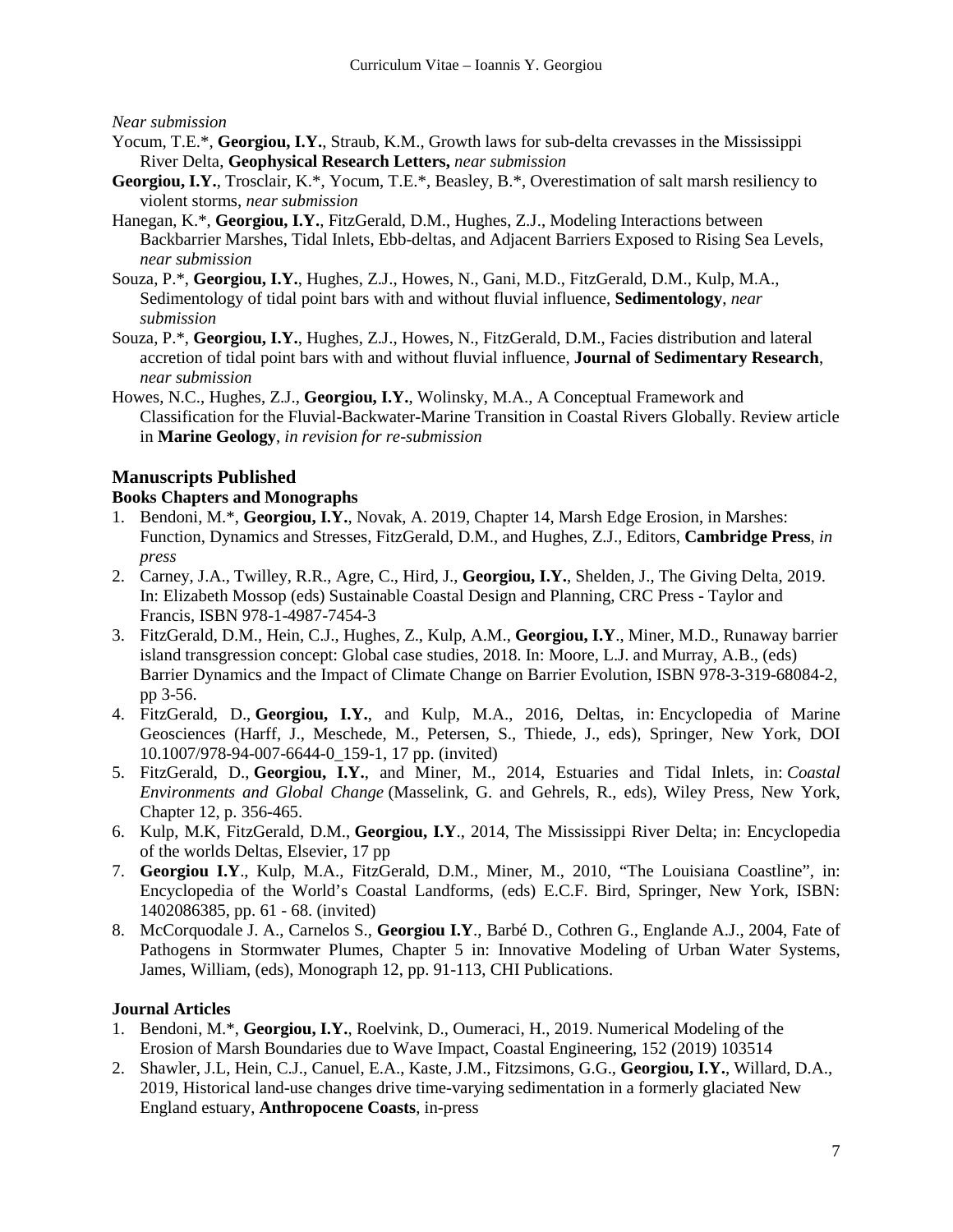- 3. Hein, C.J. Fallon, A.R., Rosen, P., Hoagland, P., Morris, M., **Georgiou, I.Y.**, FitzGerald, D.M., Baker, S., Marino, G.B., 2019. Shoreline dynamics along a developed river mouth barrier island: Multi-decadal cycles of erosion and event-driven mitigation, Frontiers in Earth Sciences, 7, 103, 10.3389/feart.2019.00103
- 4. Maloney, J.M., Bentley, S.J., Xu, K., Obelcz, j., **Georgiou, I.Y.**, Miner, M.D., 2018. Mississippi River subaqueous delta is entering a stage of decline, Marine Geology, 400, pp 12-23, DOI 10.1016/j.margeo.2018.03.001
- 5. Obelcz, J., Xu, K., **Georgiou, I.Y.**, Maloney, J., Bentley, S.J., Miner, M.D. 2017. Sub-decadal submarine landslides are important drivers of deltaic sediment flux: insights from the Mississippi River Delta Front, Geology, 45(8), pp 703-706, DOI 10.1130/G38688.1
- 6. Darnell, K., Carruthers, T., Biber, P., **Georgiou, I.Y.**, Michot, T.C., Boustany, R.G., 2017. Spatial and temporal patterns in Thalassia testudinum tissue nutrients at the Chandeleur Islands, Estuaties and Coasts, 40:1288-1300, DOI 10.1007/s12237-017-0229-y
- 7. Keller, G., Bentley S.J., **Georgiou, I.Y.**, Maloney, J., Miner, M.D., Xu, K, 2016. River-plume sedimentation and 210Pb/7Be seabed delivery on the Mississippi River delta front, Geo-Marine Letter, DOI 10.1007/s00367-016-04760-0
- 8. Hein, C.J., FitzGerald, D.M., de Souza, L.H.P.\*, **Georgiou, I.Y.**, Buynevich, I.V., Klein, A.H.F., de Menezes, J.T., Cleary, W.J., \*Scolaro, T., 2016. Complex coastal change in response to autogenic basin infilling: An example from a sub-tropical Holocene strandplain, *Sedimentology*, doi: 10.1111/sed.12265.
- 9. Hanegan, K.\*, **Georgiou, I.Y.**, 2015. Tidal modulated flow and sediment flux through Wax Lake Delta distributary channels: Implications for delta development. International Association of Hydrological Sciences, 367(367), 391–398. doi:10.5194/piahs-367-391-2015
- 10. El Keiashy K.\*, McCorquodale J.A., **Georgiou I.Y**., Meselhe, E.A., 2014, Bed forms resistance dependency on numerical model grid size spatial resolution, Journal of Spatial Science, DOI: 10.1080/14498596.2014.879746
- 11. Esposito, C.R.\*, **Georgiou, I.Y.**, Kolker, A.K., 2013, Hydrodynamic and Geomorphic controls on mouth bar evolution, Geophysical Research Letters, doi: 10.1002/grl.50333
- 12. Barbier E.B., **Georgiou I.Y**., Enchelmeyer, B., Reed, D.J., 2013, The Value of Wetlands in Protecting Southeast Louisiana from Hurricane Storm Surges. PLoS ONE 8(3): e58715. doi:10.1371/journal.pone.0058715
- 13. Meselhe, E., **Georgiou, I.Y**., Allison, M.A., McCorquodale, J.A., 2012, Delta building diversions: Numerical modeling of hydrodynamics and sediment transport in the Lower Mississippi River near Myrtle Grove River Bend, Journal of Hydrology, 472, 340-354.
- 14. Grzegorzewski, S.A.\*, **Georgiou, I.Y**., 2011, Sediment transport trends along an island terminus; A model study during storms in the northern Chandeleur Islands, in Coastal Sediments, eds. Wang, P., Rosati, J.D., and Roberts, T.M., v. 3, 2198-2211
- 15. El Kheiashy, K.\*, McCorquodale, J.A., **Georgiou, I.Y.**, and Meselhe, E., 2010, Three dimensional hydrodynamic modeling over bed forms in open channels, International Journal of Sediment Research, Vol. 25, No.4, 2010, pp. 431 - 440.
- 16. Howes, N.C., FitzGerald, D.M., Hughes, Z.J., **Georgiou, I.Y**., Kulp, M.K., Miner, M.D., Smith, J.M., and Barras, J.A., 2010, Hurricane Induced failure of low salinity wetlands, Proceedings of the National Academy of Science, v. 107, 32, 14014-14019, doi/10.1073/pnas.0914582107.
- 17. Meselhe, E., Pereira, J.F., **Georgiou, I.Y**, Allison, M.A., McCorquodale, J.A., Davis, M.A., 2010, Numerical modeling of mobile bed hydrodynamics in the lower Mississippi River, in World Environmental and Water Resources Congress, Richard N. Palmer, Ed., ASCE, New York, pp. 1433- 1442
- 18. **Georgiou, I.Y.**, McCorquodale, J. A., Schindler, J., Retana A.G., FitzGerald, D.M., Hughes, Z., Howes, N., 2009, Impact of Multiple Freshwater Diversions on the Salinity Distribution in the Pontchartrain Estuary under Tidal Forcing, Journal of Coastal Research, Vol. 54, pp. 59 – 70.
- 19. McCorquodale, J.A., Roblin, R.J., **Georgiou, I.Y.**, Haralampides, K., 2009, Salinity, nutrient, and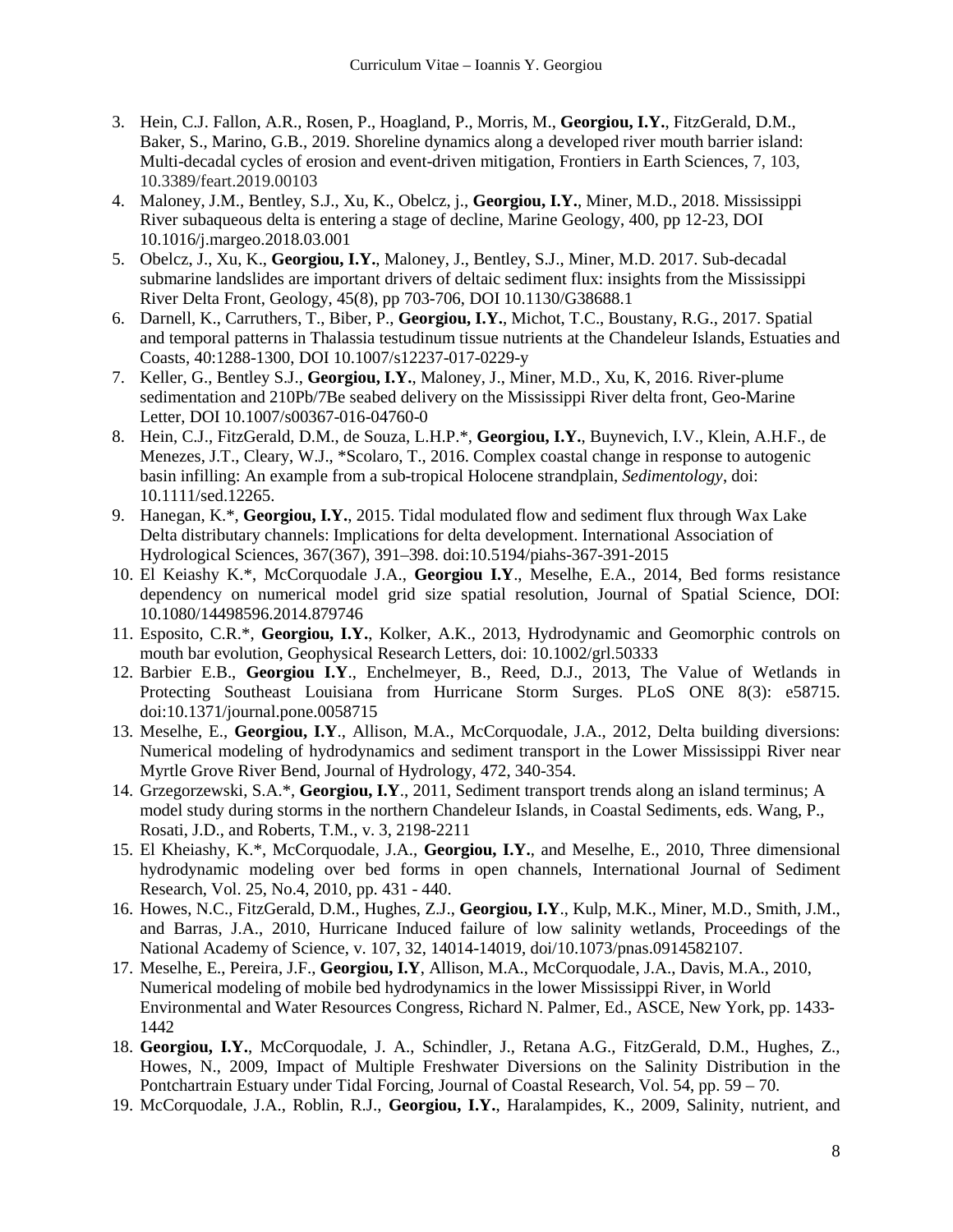sediment dynamics in the Pontchartrain Estuary, Journal of Coastal Research, Vol. 54, pp. 71- 87.

- 20. Pereira, J.F., J.A. McCorquodale, E.A. Meselhe, **I.Y. Georgiou** and M.A. Allison, 2009, Numerical Simulation of Bed Material Transport in the Lower Mississippi River, Journal of Coastal Research, v. 56, ISSN 0749-0248, pp. 1449 – 1453.
- 21. **Georgiou, I.Y.,** Schindler, J.\*, 2009, Wave forecasting and longshore sediment transport gradients along a transgressive barrier island; Chandeleur Islands, Louisiana, GeoMarine Letters, DOI 10.1007/s00367-009-0165-3, pp. 467 – 476.
- 22. Miner, M.D., Kulp, M.A., FitzGerald, D.M., and **Georgiou, I.Y**., 2009, Hurricane-associated ebbtidal delta sediment dynamics: Geology, v. 37, no. 9, p. 851-854, doi: 10.1130/G25466A.1.
- 23. **Georgiou, I.Y.**, and Schindler, J.\*, 2009, Numerical simulation of waves and sediment transport along a transgressive barrier island, Chapter H., *in* Lavoie, D., ed., Sand resources, regional geology, and coastal processes of the Chandeleur Islands coastal system—an evaluation of the Breton National Wildlife Refuge: U.S. Geological Survey Scientific Investigations Report 2009–5252, Reston, VA, p. 143–168.
- 24. Li, C, N., Walker, A.,Hou , **Georgiou I.Y**., H., Roberts, E., Laws, E., Weeks, X., Li, J., Crochet. 2008. Circular Plumes in Lake Pontchartrain under Wind Straining, Estuarine Coastal and Shelf Science, v. 80, iss. 1, p. 161-172.
- 25. Li, C., C. Chen, D. Guadagnoli, **I.Y. Georgiou**. 2008. Geometry-Induced Residual Eddies in Estuaries with Curved Channels: Observations and Modeling Studies, J. Geophys. Res, 113, C01005, doi:10.1029/2006JC004031.
- 26. Meselhe, E., Habib, E., Griborio, A., **Georgiou, I.Y.**, and McCorquodale, J.A., 2006, Multidimensional Modeling of the Lower Mississippi River, Estuarine and Coastal Modeling, Malcolm L. Spaulding and Butler Lee H., Eds., ASCE, New York, pp. 152-160.
- 27. **Georgiou, I.Y.**, Fitzgerald, D., Stone, G., 2005, Physical Processes Along the Louisiana Coastal Waters, J. of Coastal Research, Vol. 44, pp. 72-89.
- 28. Reyes, E., **Georgiou, I.Y.**, McCorquodale, J.A., Reed, D., 2005, Modeling Barrier Island Effects in Coastal Ecosystems, J. of Coastal Research, Vol. 44, pp. 176-185.
- 29. McCorquodale, J.A., **Georgiou, I.Y.**, Susanne Carnelos, and Andrew J. Englande, 2004, Modeling Coliforms in Storm Water Plumes, J. Environ. Eng. Sc., Vol. 3, pp. 419-431.
- 30. **Georgiou, I.Y.** and McCorquodale J.A., 2004, Modeling Freshwater Inflows into a Shallow Lake, J. of Hydro-Engineering and Env. Mechanics, Vol. 51, No. 1, pp. 75-84.
- 31. **Georgiou, I.Y.**, McCorquodale, J.A., 2002, Stratification and Circulation Patterns in Lake Pontchartrain, Estuarine and Coastal Modeling, Malcolm L. Spaulding and Butler Lee H., Eds., ASCE, New York, pp. 140-151.
- 32. **Georgiou, I.Y.**, Tittlebaum, E.M., 2001, Sanitary Sewer Overflows Associated with non-NPDES Entities, J. of Environ. Engg. and Policy, Springer & Verlag, Vol. 2, No.3, pp. 121-130.
- 33. **Georgiou, I.Y.**, McCorquodale, J.A., 2000, Salinity Stratification from a Navigation Canal in a Shallow Lake, Stratified Flows, Laurence G.A., Pieters R. and Yonemitsu N., Eds., IAHR, Vol. 2,  $859 - 864.$

#### **Other Publications (includes Technical Reports – since 2007)**

- 1. **Georgiou, I.Y.**, Yocum, T., 2019, Hydrodynamic measurements and stage discharge relationships for Mardi Gras Pass in southeast Louisiana. Technical Report submitted to the Lake Pontchartrain Basin Foundation, 15 pp.
- 2. **Georgiou, I.Y.**, Yocum, T.E., and Brown, M.A., 2018. Caminada Headland Beach and Dune Restoration Incr 1 (BA-0045) and Incr 2 (BA-0143): Restoration impacts to Sediment Characteristics*.*  Prepared for Louisiana Coastal Protection and Restoration Authority (CPRA) by the Pontchartrain Institute for Environmental Sciences, University of New Orleans, New Orleans, LA, 55 p
- 3. Bentley, S.J., Kehui, K., Jafari, N., **Georgiou, I.Y.**, Maloney, J., 2018. Mass Wasting Processes and Products of the Mississippi Delta Front: Data Synthesis and Observation, Progress Report submitted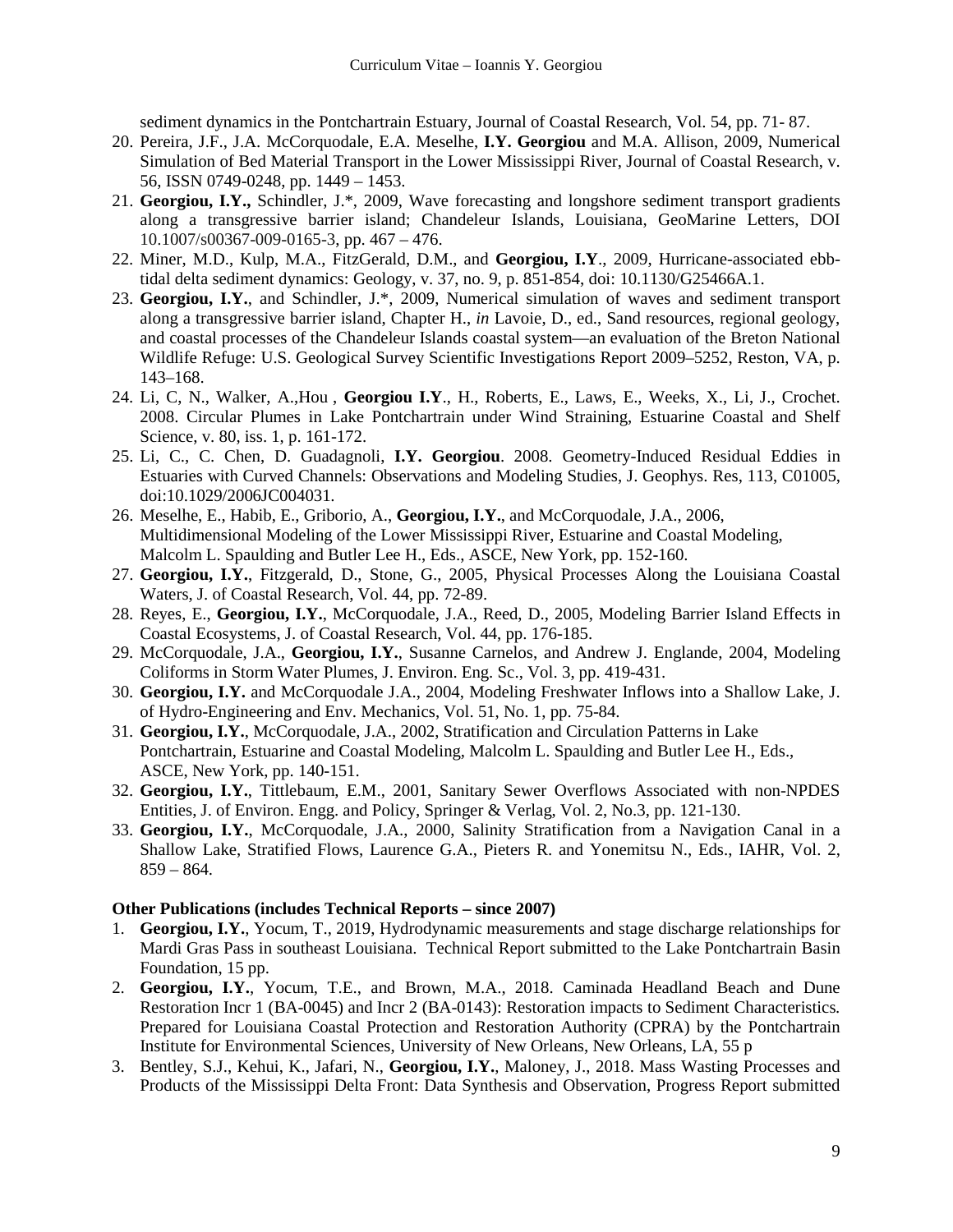to the Bureau of Ocean Energy Management (BOEM), Louisiana State University, University of New Orleans and San Diego State University, 9pp

- 4. **Georgiou, I.Y.**, Yocum, T., 2018. Measurements of lateral flow from the Mississippi River at Mardi Gras Pass and flow distribution within the Bohemia Spillway using synoptic and tripod ADCP observations. Technical Report submitted to the Lake Pontchartrain Basin Foundation, 68 pp.
- 5. Kulp, M.A., **Georgiou, I.Y.**, Brown, M., Courtois, A., Flocks, J.G., Tuten, T., 2017, Louisiana Barrier Island Comprehensive Monitoring Program (BICM) Phase 2 - 2015 Characterization of Surficial Sediments in the Early Lafourche Delta, Late Lafourche Delta, Modern Delta, and Chandeleur Islands Regions: Part A - Data Collection, Sample Processing and Products. Prepared for Louisiana Coastal Protection and Restoration Authority (CPRA) by Pontchartrain Institute for Environmental Sciences, Baton Rouge, LA and New Orleans, LA, 16 p.
- 6. **Georgiou, I.Y.**, Kulp, M.A., Brown, M., Courtois, A., Flocks, J.G., Tuten, T., 2017, Louisiana Barrier Island Comprehensive Monitoring Program (BICM) Phase 2 - 2016 Characterization of Surficial Sediments in the Western and Eastern Chenier Plain and Atchafalaya and Wax Lake Delta Regions: Part A - Data Collection, Sample Processing and Products. Prepared for Louisiana Coastal Protection and Restoration Authority (CPRA) by Pontchartrain Institute for Environmental Sciences, Baton Rouge, LA and New Orleans, LA, 15 p.
- 7. **Georgiou, I.Y.**, Kulp, M.A., Brown, M., Courtois, A., Flocks, J.G., Tuten, T., 2017B, Louisiana Barrier Island Comprehensive Monitoring Program (BICM) Phase 2 - 2016 Characterization of Surficial Sediments in the Western and Eastern Chenier Plain and Atchafalaya and Wax Lake Delta Regions: Part B - Data Collection, Sample Processing and Products. Prepared for Louisiana Coastal Protection and Restoration Authority (CPRA) by Pontchartrain Institute for Environmental Sciences, Baton Rouge, LA and New Orleans, LA, 7 p
- 8. Kulp, M.A., **Georgiou, I.Y.**, Brown, M., Courtois, A., Flocks, J., and Tuten, T., 2017B, Louisiana Barrier Island Comprehensive Monitoring Program (BICM) Phase 2 - 2015 Characterization of Surficial Sediments in the Early Lafourche Delta, Late Lafourche Delta, Modern Delta, and Chandeleur Islands Regions: Part B – Sediment Sample Distribution Maps, submitted to Louisiana Coastal Protection and Restoration Authority 10 pp.
- 9. **Georgiou, I.Y.**, Gaweesh, A., Hanegan, K., Yocum, T.E., 2016. Flow Distribution and salt-wedge probagation in the lower Mississippi River and Delta: Mutidimensional Modeling using FVCOM. Technical Report submitted to the Coastal Protection and Restoration Authority (CPRA) for the LCA Mississippi River Hydrodynamic and Delta Management Feasibility Study, 66 pp.
- 10. **Georgiou, I.Y.**, Yocum, T., Brown, M. 2016, Hydrodynamic measurements and stage discharge relationships for Mardi Gras Pass in southeast Louisiana. Technical Report submitted to the Lake Pontchartrain Basin Foundation, (4 incremental volumes, 30 pp)
- 11. Kulp, M.A., **Georgiou, I.Y.**, Kramer, T., Marchal, K., 2016. Geomorphic Evolution of the Couple Raccoon Pass and West Belle Pass Spit, Louisiana. Technical Report submitted to the Water Institute of the Gulf, June 8, 2016. 57pp
- 12. Hein, C.J., **Georgiou, I.Y.**, FitzGerald, D.M., de Souza, L.H.P., Klein, A.H.F., de Menezes, J.T, 2015. Wave energy, sediment supply, and sea-level fall: Late Holocene basin infilling in southern Brazil, In: Coastal Sediments '11, Proceedings of the 10th International Symposium on Coastal Engineering and Science of Coastal Sediment Processes.
- 13. FitzGerald, D.M., **Georgiou, I.Y.**, Kulp, M.A., Miner, M.D., 2015. Chandeleur Islands: a post-berm analysis and island nourishment plan. Technical Report submitted to the Lake Pontchartrain Basin Foundation. 56 pp
- 14. **Georgiou, I.Y.**, Kulp, M., Leadon, M., Poff, M., Thomson, G., and Walstra, D.J.R., 2014. 2017 Coastal Master Plan: Model Improvement Plan, Barrier Island Model Development (Subtask 4.3). Version I.(p. x). Baton Rouge, Louisiana: Coastal Protection and Restoration Authority.
- 15. Brown, M., Yocum, T., **Georgiou, I.Y.**, 2014, An Analytical and Statistical Examination of the St. Bernard Shoals Sediment Cores, block 118 northern Gulf of Mexico, A technical report submitted to the Bureau of Ocean Energy Management-BOEM, 71pp.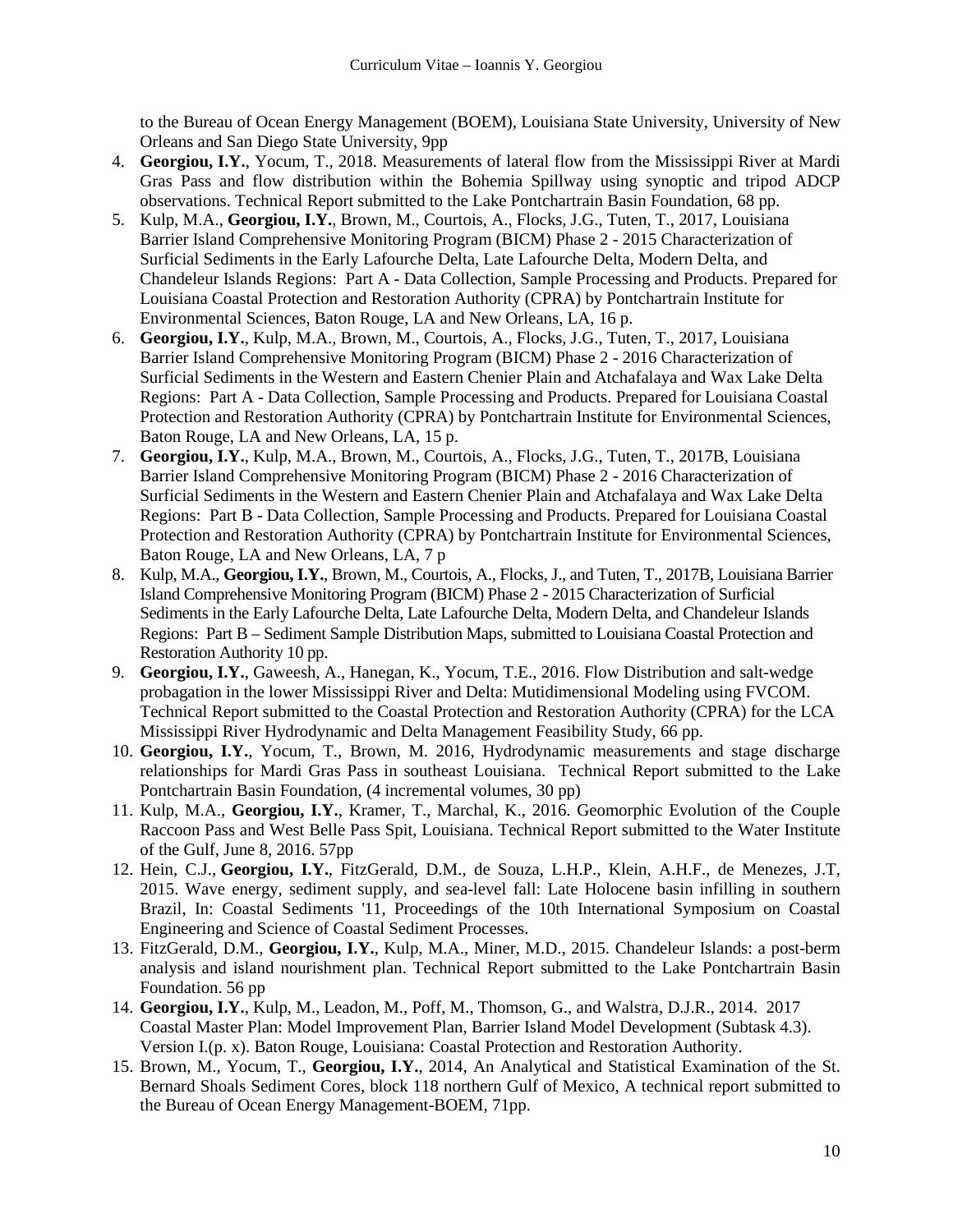- 16. Howes, N.C., FitzGerald, D.M., Hughes, Z.J., **Georgiou, I.Y.**, 2014 Barataria Bay Inlets Management Considerations, in, Louisiana Barrier Island Comprehensive Monitoring (BICM) Program Summary Report: Data and Analyses 2006 through 2010: Edited by Kindinger, J.L., Buster, N.A., Flocks, J.G., Bernier, J.C., and Kulp, M.A., U.S. Geological Survey Open-File Report 2013– 1083, 86 p., at http://pubs.usgs.gov/of/2013/1083.
- 17. **Georgiou, I.Y**., Hughes, Z.J., Trosclair, K., 2013. Application of Hydrodynamic Models in support of the Buried Oil Project Along the Coast of Louisiana and Mississippi, Technical Report prepared for OSAT3, 17pp
- 18. **Georgiou, I.Y**., Hughes, Z.J., Trosclair, K., 2013. Application of Hydrodynamic and Sediment Transport Models for Cleanup Efforts Related to the Deepwater Horizon Oil Spill Along the Coast of Mississippi and Louisiana, Technical Report prepared for OSAT3, 44pp
- 19. **Georgiou, I.Y.**, Trosclair, K., 2013, Hydrodynamic measurements and stage discharge relationships for Mardi Gras Pass in southeast Louisiana. Technical Report submitted to the Lake Pontchartrain Basin Foundation, (6 incremental volumes, 30 pp)
- 20. Sadid, K., Meselhe, E., Allison, M.A, McCorquodale, J.A., Gaweesh, A., Pereira, P\*, **Georgiou, I.Y.**, Vosburg, B., 2012, Numerical Modeling of Bonnet Carré Spillway as a large controlled diversion during the 2011 Mississippi River Flood, Environmental Water Resources Institute, American Society of Civil Engineers, May 19-23, Cincinatti, Ohio
- 21. **Georgiou, I.Y.**, Hughes, Z., Weathers, H.D., Kulp, M.A., FitzGerald, D.M., 2012. Barrier Shoreline Morphology Model, in: Louisiana Comprehensive Master Plan 2012 for a sustainable Coast, Coastal Protection and Restoration Authority, 37 pp.
- 22. **Georgiou, I.Y.**, Trosclair, K., 2011. Water discharge in a deltaic Louisiana estuary: overbank flow and distribution from the Lower Mississippi River during the 2011 flood, Technical Final Report submitted to the Lake Pontchartrain Basin Foundation, 26 pp.
- 23. Meselhe, E**., Georgiou, I.Y**., McCorquodale, J.A., 2011. Myrtle Grove Delta Building Diversion: Numerical Modeling of Hydrodynamics and Sediment Transport in Lower Mississippi near Myrtle Grove River Bend, Final Report submitted to the Office of Coastal Protection and Restoration, Baton Rough LA, 45 pp.
- 24. **Georgiou, I.Y.**, B. Enchelmeyer, E. Barbier and D. J. Reed, 2011. Quantifying Ecosystem Services in Coastal Louisiana: A Pilot Study of Hurricane Surge and Wave Attenuation. Coastal Restoration Enhancement through Science and Technology - CREST 10-6 Final Report.
- 25. **Georgiou, I.Y.,** H.D. Weathers, M.A. Kulp, M. Miner and D.J. Reed. 2011. Interpretation of Regional Sediment Transport Pathways using Subsurface Geologic Data. Final Report submitted to US Army Corps of Engineers, CESU Contract # W912HX-09-2-0027.
- 26. McCorquodale, J.A., **Georgiou, I.Y**., Pereira, J.F., Davis, M.A., 2011, Hydrology and Hydrodynamic modeling of the Mississippi River in southeast Louisiana – PART 1, Technical Final Report submitted to the Lake Pontchartrain Basin Foundation, Pontchartrain Institute for Environmental Sciences, New Orleans, LA 70148, 321 pp.
- 27. McCorquodale, J.A., **Georgiou, I.Y**., Pereira, J.F., Davis, M.A., 2011, Hydrology and Hydrodynamic modeling of the Mississippi River in southeast Louisiana – PART 2, Technical Final Report submitted to the Lake Pontchartrain Basin Foundation, Pontchartrain Institute for Environmental Sciences, New Orleans, LA 70148, 150 pp.
- 28. **Georgiou, I.Y.**, 2010, High Frequency Response and Transport in the Pontchartrain Basin due to wind stress, Technical Final Report submitted to Post, Buckley, Schuh & Jernigan, Inc., Pontchartrain Institute for Environmental Sciences, March 2010, New Orleans, LA 70148, 38 pp.
- 29. **Georgiou, I.Y.**, McCorquodale, J.A., Nepani, J., Howes, N., Hughes, Z., FitzGerald, D.M., Schindler, J.K., 2010, Modeling the hydrodynamics of diversions into Barataria Bay, Technical Final Report submitted to the Lake Pontchartrain Basin Foundation, Pontchartrain Institute for Environmental Sciences, March 2010, New Orleans, LA 70148, 82 pp.
- 30. **Georgiou, I.Y.**, McCorquodale, J. A., Schindler, J., Retana A.G., FitzGerald, D.M., Hughes, Z., Howes, N., 2009, Impact of Multiple Freshwater Diversions on the Salinity Distribution in the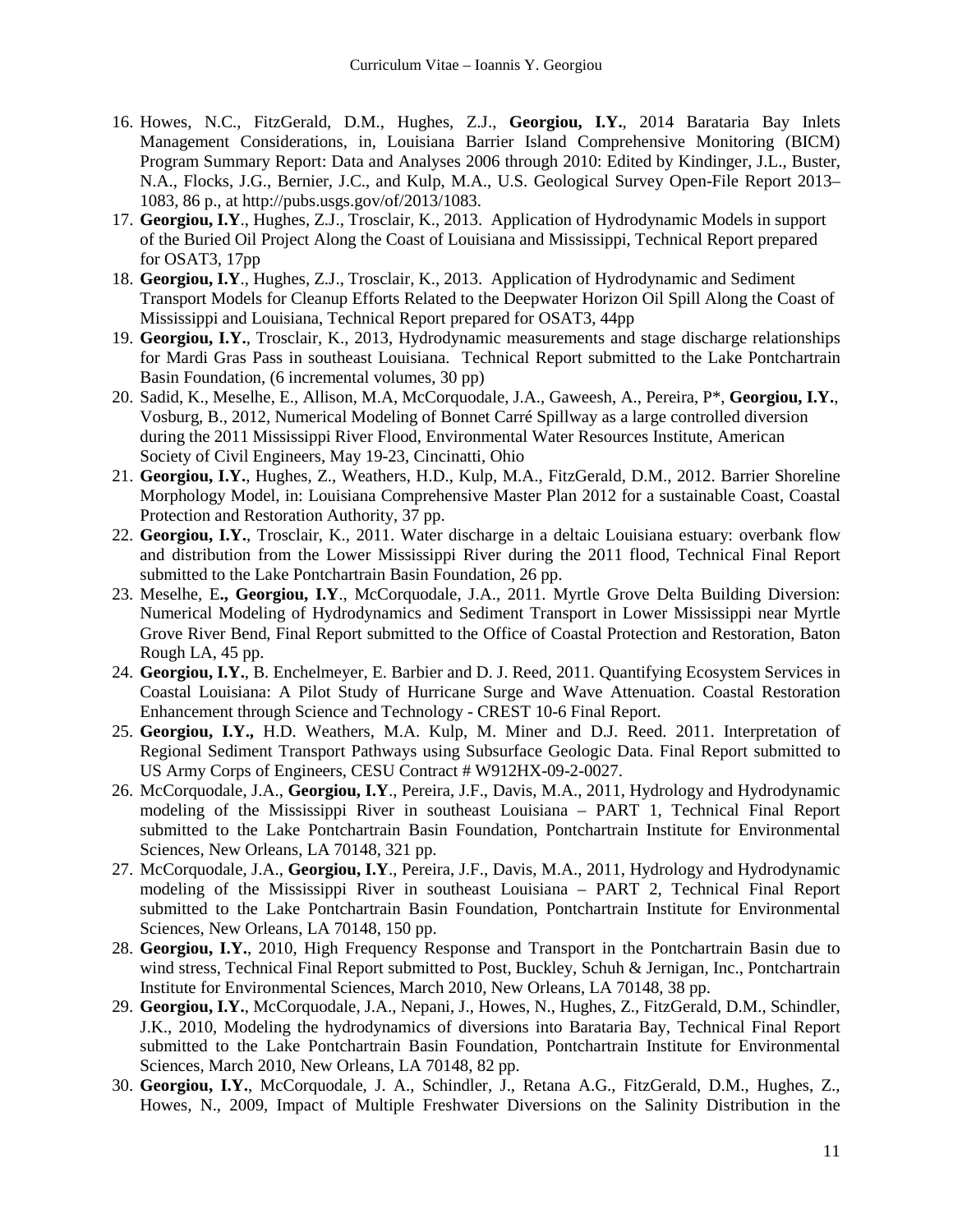Pontchartrain Estuary under Tidal Forcing, final report submitted to the National Oceanic and Atmospheric Administration (NOAA), New Orleans, LA, 40 pp.

- 31. McCorquodale, J.A., **Georgiou, I.Y**, Retana, A.G., Roblin, R.J., 2008, Assessment of integrated hydrodynamics and transport for long-term predictions: Subtask 5.5, Final report submitted to the CLEAR Program, v. 1 and 2, 430 pp.
- 32. **Georgiou, I.Y.**, McCorquodale, J. A., Schindler, J., Retana A.G., FitzGerald, D.M., Hughes, Z., 2008, Hydrodynamic and salinity modeling in the Pontchartrain Basin: assessment of freshwater diversion at Violet with MRGO modifications, final report submitted to the National Oceanic and Atmospheric Administration (NOAA), New Orleans, LA, 34 pp.
- 33. McCorquodale, J.A., **Georgiou, I.Y.**, Retana, A.G., Barbe, D., Guillot, M.J., 2007, Hydrodynamic modeling of tidal prism in the Pontchartrain Basin, Final report to the Army Corps of Engineers, New Orleans District, US Army Corps of engineers, New Orleans, LA.

### **Participation at Professional Meetings (\*student/researcher in Georgiou group)**

- 1. King, K., Hein, C.J., FitzGerald, D.M.; Hughes, Z.J., Georgiou, I.Y., Connell, J.E., 2019. Saltmarsh event sedimentation: a comparative study of Hurricane IRMA deposits across the southeast USA. Geological Society of America – Southeastern Section. Abstract with Program, Charleston, SC.
- 2. Connell, Jennifer E.; Herbine, Lauren E.; Gedan, Keryn B.; Hughes, Zoe J.; FitzGerald, Duncan M.; Georgiou, Ioannis Y.; Hein, Christopher J., 2019. Event-Driven Sedimentation in Massachussetts and Virginia Salt Marshes, Geological Society of America – Southeastern Section. Abstract with Program, Charleston, SC.
- 3. Ryerson, O., FitzGerald, D.M., Hughes, Z.J., Black, S., Georgiou, I.Y., Hein, C.J., Novak, A., 2019. Temporal and spatial variability in inorganic sediment contributions to the Great Marsh, Massachusetts. Geological Society of America – Southeastern Section. Abstract with Program, Charleston, SC.
- 4. Hein, C.J. Fallon, A.R., Rosen, P., Hoagland, P., Morris, M., Georgiou, I.Y., FitzGerald, D.M., Baker, S., Marino, G.B., 2019. Shoreline dynamics along a developed river mouth barrier island: Multi-decadal cycles of erosion and event-driven mitigation, Geological Society of America – Southeastern Section. Abstract with Program, Charleston, SC.
- 5. Torres, J., Kulp, M.K., Georgiou, I.Y., FitzGerald, D.M., Lepper, K., 2019. Barrier Island Growth Rates from OSL dated beach ridge sequence in Louisiana. Geological Society of America – Southeastern Section. Abstract with Program, Charleston, SC.
- 6. Georgiou, I.Y., Beasley, B.\*, Miner, M.D., 2019. Coupled Barrier-System Shoreface and Shoreline Dynamics, Louisiana, USA, Geological Society of America – Southeastern Section. Abstract with Program, Charleston, SC.
- 7. Torres, J., Kulp, M.K., Georgiou, I.Y., FitzGerald, D.M., 2018. Using Optically Stimulated Luminescence dating of beach ridges to measure Barrier Progradation of Grand Isle, LA. Geological Society of America. Abstract with Program, Mineapolis: GSA.
- 8. Hughes, Z., FitzGerald, D.M., Georgiou, I.Y., 2018. Assessing the extent and Imprortance of sedimentation from a 100-year winter storm on salt marsh resolience (Invited Presentation). Geological Society of America. Abstract with Program. Mineapolis: GSA.
- 9. Cadigan, J., Jafari, N., Georgiou, I.Y., Xu, K., Maloney, J.M., Obelcz, J., Miner, M.D., 2018. Geotechnical Characterization of Mississippi River Delta Front Sediments, AGU Fall Meeting, Abstract with program, #EP31D-2389
- 10. Obelcz, J., Wood, W.T., Bentley, S.J., Chaytor, J.D., Georgiou, I.Y., Jafari, N., Maloney, J.D., Miner, M.D., Xu, K., 2018, Bringing deltaic geology into the 21st century: A multidisciplinary investigation of the subaqueous Mississippi River Delta Front, AGU Fall Meeting, Abstract with program, #EP23B-04
- 11. Bentley, S. J., Maloney, J. M., Xu, K., Georgiou, I. Y., Miner, M. D., 2018. Mass Wasting Processes and Products of the Mississippi Delta Front: Data Synthesis and Observation, Louisiana Coastal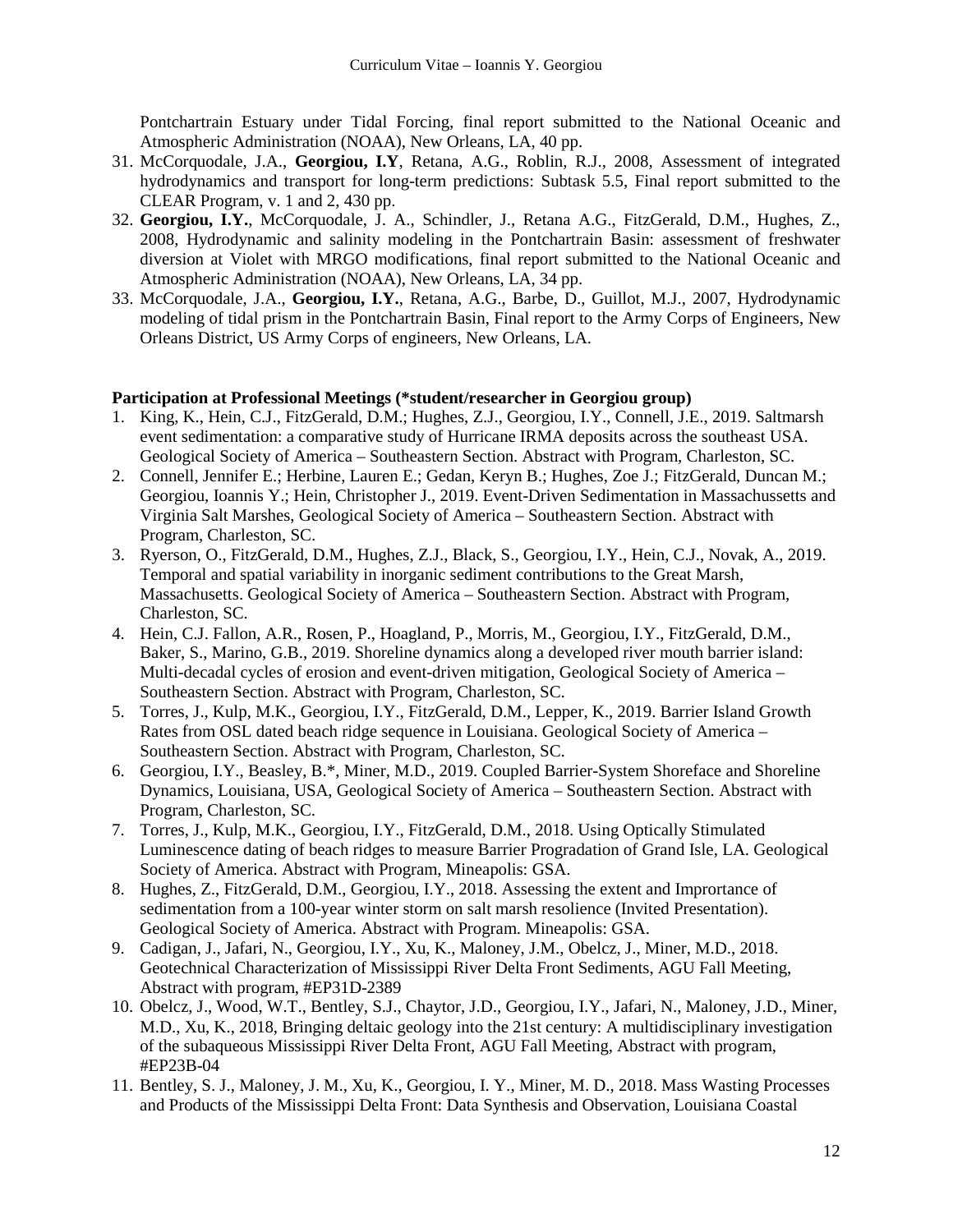Geology Symposium, Baton Rouge LA.

- 12. Courtois, A., Bentley, S.J., Xu, K., Georgiou, I.Y., Maloney, J., Miner, M.D., Chaytor, J., 2018. A Regional Survey of River-plume Sedimentation on the Mississippi River Delta Front, Louisiana Coastal Geology Symposium, Baton Rouge LA.
- 13. \*Beasley, B., Georgiou, I.Y., Miner, M.D., 2018. Shoreface sediment budget influence on barrier island evolution, Louisiana USA, State of the Coast Conference, New Orleans, LA.
- 14. \*Hanegan, K., Georgiou, I.Y., 2018. Maximizing diversion land building with enhanced sediment supply, State of the Coast Conference 2018, New Orleans, LA.
- 15. \*Nelson, T., Georgiou, I.Y., 2018. Hydrodynamic controls on the geomorphic evolution of subaqueous landforms, State of the Coast Conference 2018, New Orleans, LA.
- 16. \*Kime, B., Georgiou, I.Y., 2018. The Effects of Sediment Properties on Barrier Island Morphology and Processes: Numerical Modeling State of the Coast Conference 2018, New Orleans, LA.
- 17. Caffrey, R., Petrolia, D., Wang, H., Georgiou, I.Y., Miner, M.D., 2018. Economic and Geomorphic comparison of OCS sand vs nearshore sand for coastal restoration projects, State of the Coast Conference 2018, New Orleans, LA.
- 18. Jobe, Z., Howes, N., Georgiou, I.Y., Cai, D., Deng, H., Laugier, F.J., Shumaker, L., 2018. Comparing Aggradation, Superelevation, and Avulsion Frequency of Submarine and Fluvial Channels, AAPG Annual Conference
- 19. \*Beasley, B., Georgiou, I.Y., Miner, M.D., 2017. Transgressive Shoreface Response in the Mississippi River Delta: Shoreface Sediment Budget Influence on Barrier Island Evolution, Louisiana, USA. AGU Fall Meeting, Abstract with program, EP22B-08.
- 20. Smith, J.E., Bentley, S.J., Courtois, A., Obelcz, J. Maloney, J., Georgiou, I.Y., Xu, K., Miner, M.D., 2017. Facies-dependent variations in sediment physical properties on the Mississippi River Delta Front, USA: evidence for depositional and post-depositional processes, AGU Fall Meeting, Abstract with program.
- 21. Hughes, Z.J., Georgiou, I.Y., \*Gaweesh, A., \*Hanegan, K., FitzGerald, D.M., 2017. Assessing saltmarsh resilience to sea-level rise by examining sediment transport trends in the Great Marsh MA, AGU Fall Meeting, Abstract with program.
- 22. FitzGerald, D.M., Hein, C.J., Georgiou, I.Y., Klein, A.F., 2017. Chenier Development within a Prograding Strandplain Complex, AGU Fall Meeting, Abstract with program.
- 23. Courtois, A., Bentley, S.J., Xu, K., Georgiou, I.Y., Maloney, J., Miner, M.D., Chaytor, J., 2017. A Regional Survey of River-plume Sedimentation on the Mississippi River Delta Front, AGU Fall Meeting, Abstract with program.
- 24. \*Yocum, T.E., Georgiou, I.Y., Straub, K.M., 2017. Growth laws for sub-delta crevasses in the Mississippi River Delta, AGU Fall Meeting, Abstract with program.
- 25. Obelcz, J., Xu, K., Bentley, S.J., Wood, W.T., Georgiou, I.Y., Maloney, J., Miner, M.D., 2017. Sneaky submarine landslides, and how to quantify them: A case study from the Mississippi River Delta Front contrasting geophysical and machine learning techniques, AGU Fall Meeting, Abstract with program.
- 26. Georgiou, I. Y., (2016, November). Testing the runaway transgression hypothesis Modeling Interactions between Backbarrier Marshes, Tidal Inlets, Ebb-deltas, and Adjacent Barriers Exposed to Rising Sea Levels. Invited talk at Deltares, Netherlands.
- 27. Souza, P. C. M.\*, Georgiou, I. Y., Hughes, Z. J., Howes, N., Gani, M. R., & Fitzgerald, D. M. (2015, November). Architecture and evolution of tidal point bars: influence of the hydrodynamic processes on the sedimentary record. GSA Annual Meeting. Baltimore, Maryland: Geological Society of America Annual Meeting.
- 28. Georgiou, I. Y. (2016, Spring Invited). Barrier Island Dynamic Processes on Deltaic Coasts. Universidade Federal de Santa Catarina, Centro de Filosofia e Ciências Humanas. Florionopolis, Brazil: Departamento de Geociências Laboratório de Oceanografia Costeira.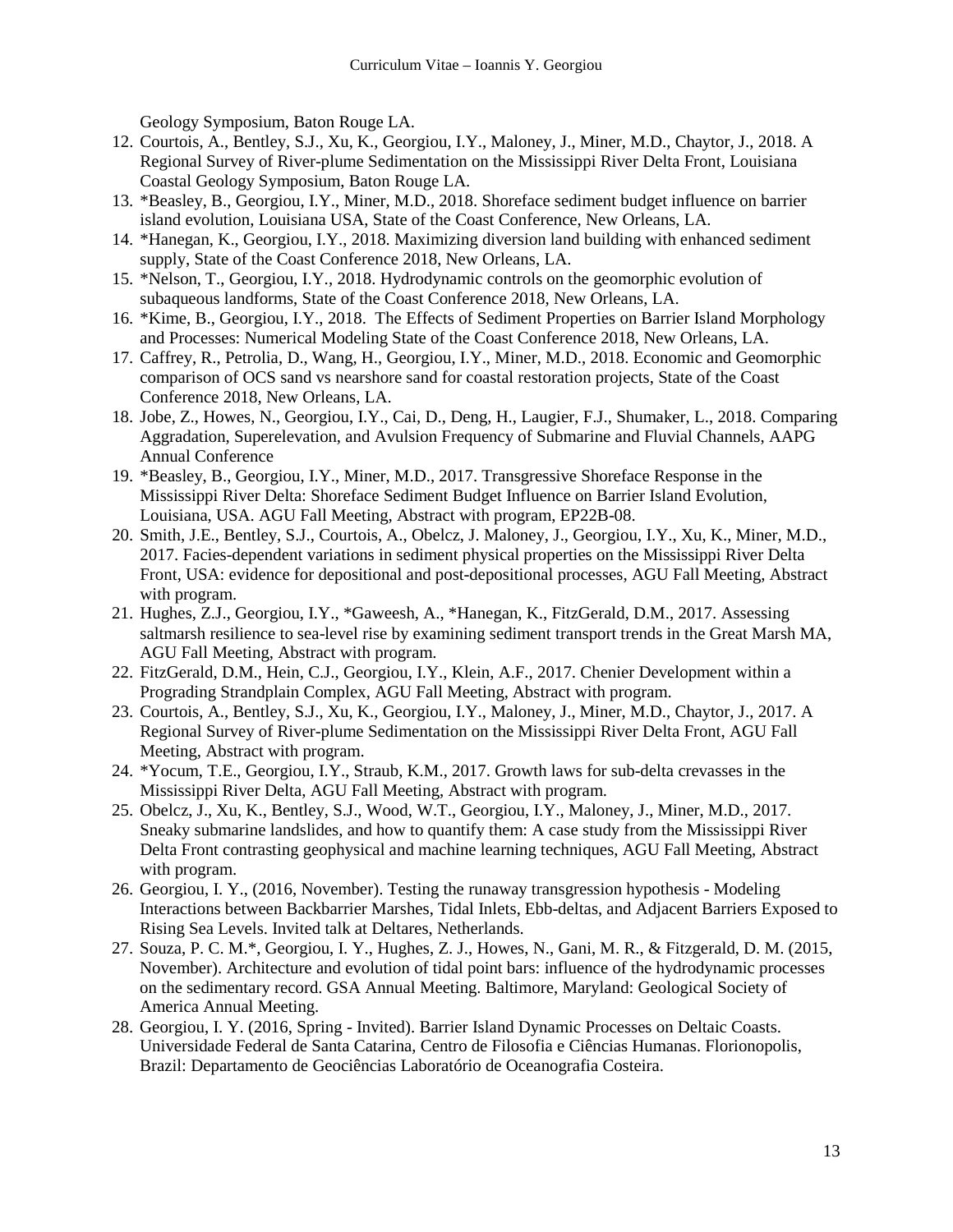- 29. Hein, C. C., FitzGerald, D. M., Georgiou, I. Y., & Hein, E. A. (2014, Fall Invited). Coupled Barrier-Backbarrier Dynamics and the Formation and Stability of Barrier-Island Systems. GSA Annual Meeting. GSA Annual Meeting 2015 Vancoucer: GSA.
- 30. Hird, J., Twilley, R., Shelden, J., Carney, J., Georgiou, I. Y., & Agre, C. (2016, February). Changing Course - The Moffatt & Nichol Team Solution- A "Systems Approach" to a consolidated and sustainable Lower Mississippi River Delta. AGU Ocean Science 2016. New Orleans: American Geophysical Union. https://agu.confex.com/agu/os16/meetingapp.cgi/Paper/89094
- 31. Maloney, J. M., Bentley, S. J., Xu, K., Georgiou, I. Y., Miner, M. D. (2016, February). Impacts of Declining Mississippi River Sediment Load on Subaqueous Delta Front Sedimentation and Geomorphology. AGU Ocean Science 2016. New Orleans: American Gephysical Union. https://agu.confex.com/agu/os16/meetingapp.cgi/Paper/90701
- 32. Georgiou, I. Y. (2016, February). Mississippi River Delta front loading mechanisms using non-linear wave modeling. AGU Ocean Sciences 2016. New Orleans: American Geophysical Union. https://agu.confex.com/agu/os16/meetingapp.cgi/Paper/93803
- 33. FitzGerald, D. M., Georgiou, I. Y., & Kulp, M. A. (2016, Spring). Restoration of the Chandeleur Barrier Arc, Louisiana. International Coastal Conference 2016. Sydney Australia: Coastal Education and Research Foundation.
- 34. Keller, G., Bentley, S. J., Xu, K., Georgiou, I. Y., Maloney, J. M., Obelcz, J., & Miner, M. D. (2016, February). Geochronology of Mudflow Deposits on the Mississippi River Delta Front, Louisiana, USA. AGU Ocean Sciences 2016. New Orleans: American Geophysical Union. https://agu.confex.com/agu/os16/meetingapp.cgi/Paper/91536
- 35. Yocum, T.\*, & Georgiou, I. Y. (2016, February). Growth laws for delta crevasses in the Mississippi River Delta: observations and modeling. AGU Ocean Sciences 2016. New Orleans: AGU. https://agu.confex.com/agu/os16/meetingapp.cgi/Paper/93144
- 36. Hanegan, K.\*, Georgiou, I. Y., & FitzGerald, D. M. (2016, February). Modeling Interactions between Backbarrier Marshes, Tidal Inlets, Ebb-deltas, and Adjacent Barriers Exposed to Rising Sea Levels. AGU Ocean Sciences 2016. New Orleans: American Geophysical Union. https://agu.confex.com/agu/os16/meetingapp.cgi/Paper/93401
- 37. Hanegan, K\*, Georgiou, I.Y., FitzGerald, D.M., 2016, Modeling interactions between backbarrier marshes, inlets, ebb-deltas, and adjacent barriers exposed to rising sea levels (in review), AGU Ocean Sciences 2016 conference, New Orleans, LA, February
- 38. Hanegan, K\*, Georgiou, I.Y., FitzGerald, D.M., 2015, Modeling interactions between backbarrier marshes, inlets, ebb-deltas, and adjacent barriers exposed to rising sea levels, ASBPA 2015 conference, New Orleans, LA
- 39. Hanegan, K\*, Georgiou, I.Y., FitzGerald, D.M., Modeling interactions between backbarrier marshes, inlets, ebb-deltas, and adjacent barriers exposed to rising sea levels, CERF 2015 conference, Portland, OR
- 40. Souza, P. C. M.\*, Georgiou, I. Y., Hughes, Z. J., Howes, N., Gani, M. R., & Fitzgerald, D. M. (2015, November). Architecture and evolution of tidal point bars: influence of the hydrodynamic processes on the sedimentary record. , CERF 2015 conference, Portland, OR
- 41. Hein, C.J., FitzGerald, D.M., Georgiou, I.Y., Hein, E.A., 2014, INVITED, Coupled Barrier-Backbarrier Dynamics and the Formation and Stability of Barrier-Island Systems, GSA Abs. with Programs, vol. 46, no. 6, abs. 249075.
- 42. Yocum, T.\*, Georgiou, I.Y., 2014, Do Constructed crevasses obey delta laws? Implications for the restoration of the Mississippi River delta, Poster presentation at UL Summit, Lafayette, April 2014.
- 43. Henley, J. V.\*, Georgiou, I. Y., 2014, The Occurrence of Stratification Induced Hypoxia near the Chandeleur Islands, LA: An Insight into Physical Controls, Poster Presentation at Innovate UNO, Feb. 2014, New Orleans, LA
- 44. Yocum, T.\*, Georgiou, I.Y., 2014, Do Constructed crevasses obey delta laws? Implications for the restoration of the Mississippi River delta, Poster presentation at Innovate UNO 2014, New Orleans, February, 2014.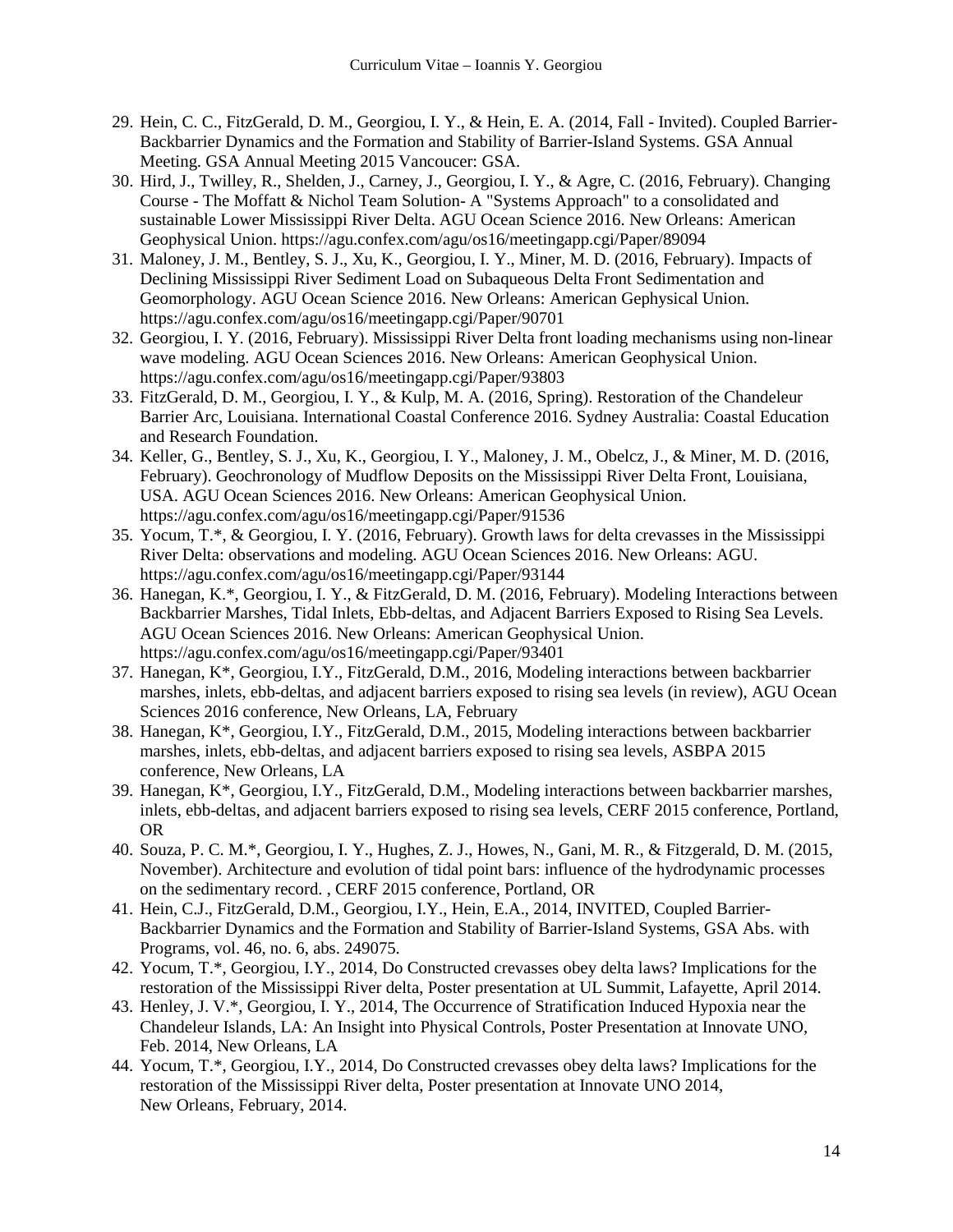- 45. Yocum, T.\*, Georgiou, I.Y., 2014, Do Constructed crevasses obey delta laws? Implications for the restoration of the Mississippi River delta, Poster presentation at State of the Coast 2014,New Orleans, March, 2014.
- 46. Hanegan, K. C.\*, I. Y. Georgiou, 2014, Flow and Sediment Flux through Wax Lake Delta Distributary Channels: Implications for Delta Development, Presentation at State of the Coast 2014, New Orleans, March, 2014
- 47. Hanegan, K. C.\*, I. Y. Georgiou, 2014, Flow and Sediment Flux through Wax Lake Delta Distributary Channels: Implications for Delta Development Community Surface Dynamics Modeling System Meeting, Boulder, CO, May 2014
- 48. Henley, J. V.\*, Georgiou, I. Y., 2014, The Occurrence of Stratification Induced Hypoxia near the Chandeleur Islands, LA: An Insight into Physical Controls, Poster Presentation at the State of the Coast Conference 2014, March, 2014, New Orleans, LA
- 49. Georgiou, I. Y. , K. C. Hanegan\*, Yocum, T., 2014, "Hydrodynamics and Salinity Modeling in the Lowermost Mississippi River and Delta", Presentation at State of the Coast 2014, New Orleans, March, 2014
- 50. Georgiou, I.Y., K. C. Hanegan, 2014, Hydrodynamics and Salinity Modeling in the Lowermost Mississippi River and Delta, Presentation to the Technical Session of the Mississippi River Hydrodynamic and Delta Management, Louisiana Coastal Area, New Orleans, October, 2013.
- 51. Kirkland, B., Georgiou, I.Y., and Kulp, M., 2013. Geomorphic Evolution of a Rapidly Deteriorating Barrier Island System with Multiple Sediment Sources: Eastern Isles Dernieres, Louisiana, 1887 to 2006. GCAGS Transactions, p. 299-306.
- 52. Howes, N. C., Georgiou, I. Y., Hughes, Z. J., & FitzGerald, D. M., 2013. On the Interaction of Wetland Loss, Tidal Range, and Tidal Prism: A Case Study in the Mississippi River Delta Plain, Barataria Bay. GCAGS Transactions, p. 257-260.
- 53. Howes, N.C., Georgiou , I.Y., Hughes, Z.J., & Wolinsky, M.A., 2013, A Conceptual Framework and Classification for the Fluival-Backwater-Marine Transition in Coastal Rivers. International Conference of Fluvial Sedimentology, July 14-19, Leeds, United Kindom.
- 54. Clark, R., Georgiou, I.Y., & FitzGerald, D.M., 2013. An Evolutionary Model of a Retrograding Subdeltaic Distributary of a River-dominated System. GCAGS Transactions, p. 527-530
- 55. M. Gaweesh; E. A. Meselhe; M. A. Allison; J. A. McCorquodale; K. M. Sadid; J. F. Pereira; I. Y. Georgiou; B. M. Vosburg, 2013, Examining the long term impact of pulsed sediment diversions on the stability of lateral sand bars in the Lower Mississippi River, World Environmental and Water Resources Congress, ASCE-EWRI, Cincinnati, Ohio.
- 56. K. M. Sadid; E. A. Meselhe; M. A. Allison; J. A. McCorquodale,; A.M. Gaweesh; J. F. Pereira; I. Y. Georgiou; B. M. Vosburg, 2013, Numerical modeling of Bonnet Carré Spillway as a large controlled diversion during the 2011 Mississippi River flood, World Environmental and Water Resources Congress, ASCE-EWRI, Cincinnati, Ohio
- 57. Clark, R.\*, Georgiou, I.Y., FitzGerald, D.M.,2013, An Evolutionary Model of a Retrograding Subdeltaic Distributary of a River-Dominated System, Abstracts with Programs, Presentation at the Association for the Sciences of Limnology and Oceanography - ASLO, February  $17 - 22$ , New Orleans, LA.
- 58. M. Gaweesh, E. A. Meselhe, M. A. Allison, J. A. McCorquodale, K. M. Sadid; J. F. Pereira; I. Y. Georgiou, B. M. Vosburg, 2013, Numerical Modeling of pulsed sediment diversions; effect on stability of lateral sand bars in the lower Mississippi River, ASLO 2013 Aquatic Sciences Meeting, 17-22 February in New Orleans, Louisiana, USA
- 59. K. M. Sadid, E. A. Meselhe, M. A. Allison, J. A. McCorquodale, A. M. Gaweesh, J. F. Pereira; I. Y. Georgiou, B. M. Vosburg, 2013, Numerical Modeling of Bonnet Carre Spillway as a Large Controlled Diversion During The 2011 Mississippi River Flood, ASLO 2013 Aquatic Sciences Meeting, 17-22 February in New Orleans, Louisiana, USA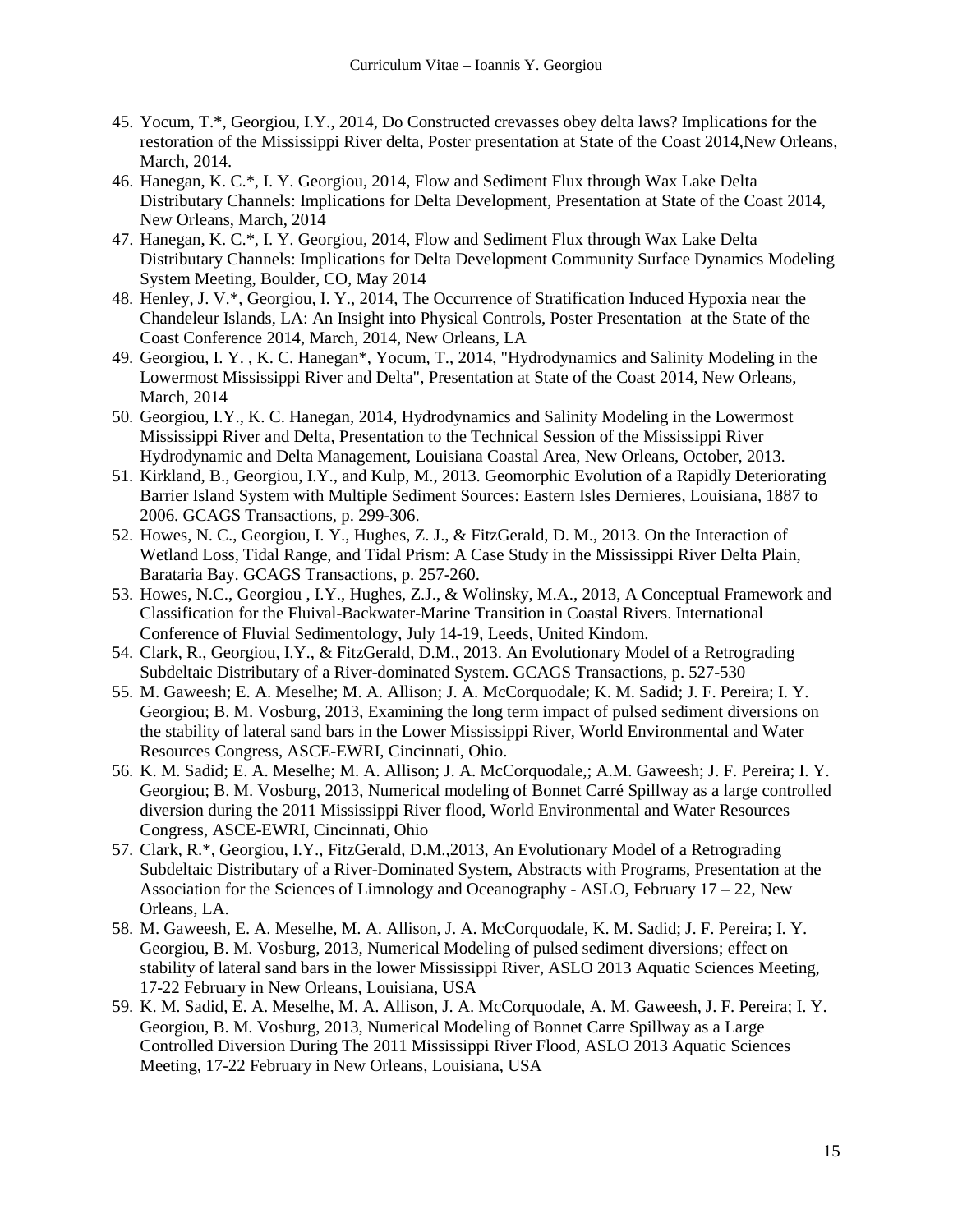- 60. Howes, N.C., Georgiou, I.Y., Hughes, Z.J., Wolinsky, M.A., 2012, A Conceptual Framework and Classification for the Fluvial-Backwater-Marine Transition in Coastal Rivers Globally. Abstracts with Programs, AGU Fall meeting, San Francisco, Dec 2-7, 2012
- 61. Hughes Z.J., I.Y. Georgiou, N.C. Howes, D.H., M. A. Kulp, D.M. FitzGerald, 2012, Development and morphology of point bars in tidal rivers, observations from Sapelo and the Altamaha River, GA. AGU Fall meeting, San Francisco, Dec 2-7, 2012.
- 62. Hughes Z.J., N.C. Howes, I.Y. Georgiou, M. Kulp, D.M. FitzGerald, (2012). Development and morphology of point bars in tidal rivers, observations from Sapelo and the Altamaha River, GA. AGU Chapman Conference (Hydrogeomorphic Feedbacks and Sea Level Rise in Tidal Freshwater River Ecosystems), Reston Virginia, 13-16 November 2012. Poster presentation.
- 63. Georgiou, I.Y., Hughes Z.J., Weathers, H.D., M., Kulp, D.M. FitzGerald, 2012. Short-term modeling of coastal response to wave climate and relative sea level rise, State of the Coast Conference, New Orleans, LA, June 23-25.
- 64. Georgiou, I.Y., Hughes Z.J., Weathers, H.D., M., Kulp, D.M. FitzGerald, 2012. Short-term modeling of coastal response to wave climate and relative sea level rise, International Wetlands conference, Orlando, Florida, June 3-8.
- 65. Pereira, P., McCorquodale, J.A., Georgiou, I.Y., Meselhe, E., Allison, M.A., Holly, F., 2012, One-Dimensional Hydrodynamic and Sediment Transport Modeling of the Lower Mississippi River Below Belle Chasse, Cascais World Forum on Soil Bioengineering and Land Management - New Challenges, September 2012, Portugal
- 66. Sadid, K., Meselhe, E., Allison, M.A, McCorquodale, J.A., Gaweesh, A., Pereira, P, Georgiou, I.Y., Vosburg, B., 2012, Numerical Modeling of Bonnet Carre Spilway as a large controlled diversion during the 2011 Mississippi River Flood, Environmental Water Resources Institute, American Society of Ciil Engineers (ASCE), May 19-23, Cincinatti, Ohio
- 67. Hughes Z.J., I.Y. Georgiou, N.C. Howes, C.A. Wilson, M. Kulp, D.M. FitzGerald, 2011. Development mechanics and morphology of point bars in tidal creeks, observations from Sapelo and the Altamaha, GA. AGU Chapman conference, November, 11, 2012.
- 68. Georgiou, I.Y., Hughes Z.J., Weathers, H.D., M., Kulp, D.M. FitzGerald, 2012. Short-term modeling of coastal response to wave climate and relative sea level rise, State of the Coast Conference, New Orleans, LA, June 23-25.
- 69. Georgiou, I.Y., Hughes Z.J., Weathers, H.D., M., Kulp, D.M. FitzGerald, 2012. Short-term modeling of coastal response to wave climate and relative sea level rise, International Wetlands conference, Orlando, Florida, June 3-8.
- 70. Hughes Z.J., I.Y. Georgiou, N.C. Howes, C.A. Wilson, M. Kulp, D.M. FitzGerald, 2011. Development mechanics and morphology of point bars in tidal creeks, observations from Sapelo and the Altamaha, GA. South East Tidal Creek Summit, Charleston SC, December 5-6 2011.
- 71. Howes, N., Georgiou, I.Y., Kulp, M.,A., FitzGerald, D.M., Hughes, Z., 2011, A Novel Method Linking Processes and Stratigraphy in a Tidal Environment: Barataria Basin, Louisiana, American Association of Petroleum Geologists (AAPG) Search and Discovery Article #90135, International Conference and Exhibition, Milan, Italy, 23-26 October
- 72. Meselhe, E., Georgiou, I.Y., Allison, M.A., Mccorquodale, J.A., 2011. Myrtle Grove Delta Building Diversion, Geological Society of America Abstracts with Programs, Vol. 43, No. 3, p. 47
- 73. \*Esposito, C.R., Georgiou, I.Y., 2011, Patterns of Sediment Transport and Deposition during a Flood Event in a Mississippi River Crevasse Splay. Geological Society of America Abstracts with Programs, Vol. 43, No. 3, p. 46
- 74. Pereira, J.F., Davis, M.A., McCorquodale, J.A., Georgiou, I.Y., Meselhe, E.A., Allison, M.A., and Lopez, John A., 2011. Three-dimensional modeling of diversions from the lower mississippi river Geological Society of America Abstracts with Programs, Vol. 43, No. 3, p. 47
- 75. Georgiou, I.Y., Esposito, C.R.\*, Kolker, A. , 2011, Differential sedimentation in a Mississippi River crevasse splay, Coastal Estuarine Research Federation, Annual Meeting, Daytona Beach, FL.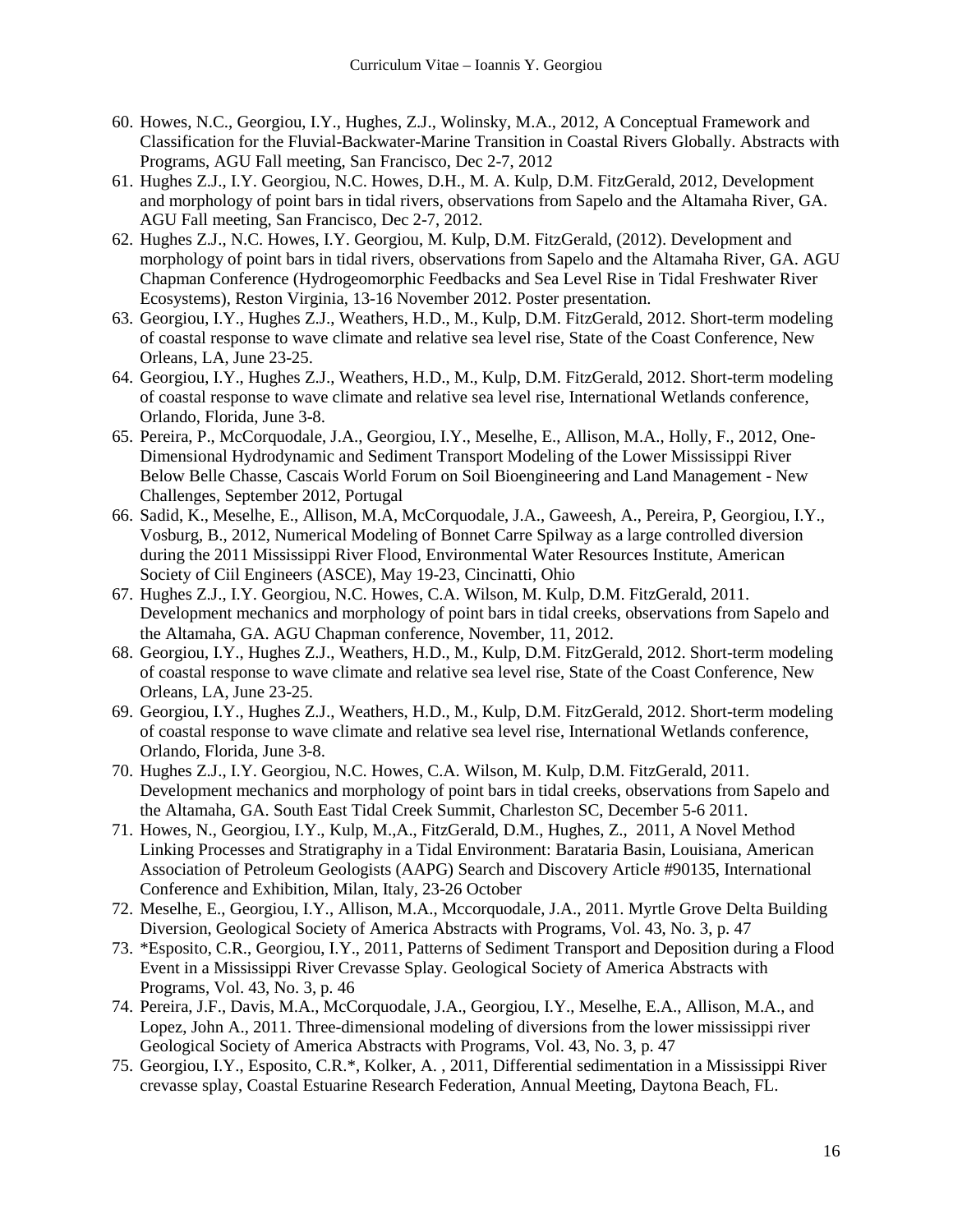- 76. Sallenger, A.H. Jr, Plant, N., Doran, K.S., Flocks, J.G., Georgiou, I.Y., Guy, K., Long, J., Morgan, K., Sherwood, C., and Thompson, D., 2011, The island and the berm: interactions between the sandstarved chandeleur islands and a sand-rich berm constructed to capture spilled oil, Geological Society of America Abstract with Programs, Southcentral Meeting, New Orleans LA.
- 77. MacDonald, S., Kulp, M.A., FitzGerald, D.M., Georgiou, I.Y., 2011. Oiling inside Barataria Bay, Geological Society of America Abstracts with Programs, Vol. 43, No. 3, p. 12
- 78. \*Grzegorzewski, S.A., Georgiou, I.Y., 2011, Sediment transport trends along an island terminus; A model study during storms in the northern Chandeleur Islands, Costal Sediments 2011, Miami, FL
- 79. \*Esposito, C.R., Georgiou, I.Y., 2010, Patterns of Sediment Transport and Deposition during a Flood Event in a Mississippi River Crevasse Splay. Poster presented at AGU Fall Meeting, December 2010
- 80. Allison, M.A., Meselhe, E., McCorquodale, J.A., Georgiou, I.Y., 2011. Hydrodynamics and Sediment Transport in Lower Mississippi River Meander Bends (Louisiana): Implications for Large Sediment Diversions, State of the Coast Conference, Baton Rouge, LA, Jun 8-10, 2010.
- 81. Zoe J. Hughes, Nick C. Howes, Duncan M. FitzGerald, Ioannis Y. Georgiou, Mark A. Kulp, Michael D. Miner, Jane M. Smith, and John A. Barras. Wetland Loss During Hurricanes: Failure of Low Salinity Marshes in Breton Sound, State of the Coast Conference, Baton Rouge, LA, Jun 8-10, 2010.
- 82. Cohn, Nicholas; FitzGerald, D.M., Buynevich, I.V., Georgiou, I.Y., Hein, C.J., 2010. Restoring storm intensity from overwash deposits: A case study at Bald Head Cove, Maine. GSA Northeast Meeting, Baltimore Maryland.
- 83. Miner, M.D., Georgiou, I.Y., FitzGerald, D.M., Kulp, M.A., Flocks, J.G., Twichell, D.C., 2010. The Chandeleur Islands as an analog for understanding barrier response to sea-level rise and increase storminess, Southcentral GSA annual Meeting, Baltimore, Maryland
- 84. \*Esposito, C.R., Georgiou, I.Y., 2010, Delta Evolution During a Single Flood Event in a River Dominated Wetland. Geological Society of America (GSA) annual meeting, Denver CO. Programs with abstracts
- 85. Meselhe, E., Pereira, J.F., Georgiou, I.Y., Allison, M.A., McCorquodale, J.A., 2010, Multidimensional modeling of mobile bed hydrodynamics in the lower Mississippi River, Environmental Water Resources Institute Congress meeting, ASCE, Providence, Rhode Island, May  $16 - 20.$
- 86. Miner, M.D., Georgiou, I.Y., FitzGerald, D.M., Kulp, M.A., Twichell, D., Flocks, J., Lavoie, D., 2009, Geomorphic-based barrier island transgression management, Chandeleur Islands, Louisiana, Geological Society of America annual meeting, Portland Oregon, October 12-14, Abstracts with programs.
- 87. \*Grzegorzewski, S.A., Georgiou, I.Y., 2009, Storm surge response to barrier island restoration and storm characteristics in Southeast Louisiana, 3rd National Conference on Ecosystem Restoration (NCER), July 20-24, Los Angeles, CA
- 88. Retana, A.G., McCorquodale, J.A., Georgiou, I.Y., 2009, Observations and modeling of two-layer exchange flow through constrictions, International Association for Hydraulic Research - IAHR, Annual Meeting, Vancouver, Canada, August 11-15
- 89. FitzGerald, D.M., Howes, N., Hughes, Z., Kulp, M.A., Georgiou, I.Y., and Miner, M.D., 2008, Evolving wetlands and field and modeling studies, Annual CIRP Technology-Transfer Workshop Estuarine Design and Research Needs: Navigation Channels, Estuarine Vegetation, Placement of Dredged Sediments, and Long-term Estuary Evolution, vol. 9, 43p.
- 90. Georgiou, I.Y., Kulp, K., Miner, M., Flocks, J.G., Twichell, D.C., 2008, Preliminary Assessment of Transport Trends in a Transgressive Barrier Island Chain using Multidimensional Numerical Models, Proceedings of the Geological Society of America, October 12-17, Houston, TX.
- 91. Twichell, D.C., Flocks, J.G., Miner, M.D., Baldwin, W., Pendleton, E.A., Kulp, M.A., Georgiou, I.Y., 2008. Assessing the Importance of Shoreward Vs. Alongshore Sand Transport during the Late Holocene Evolution of the Chandeleur Islands, LA, Proceedings of the Geological Society of America, October 12-17, Houston, TX.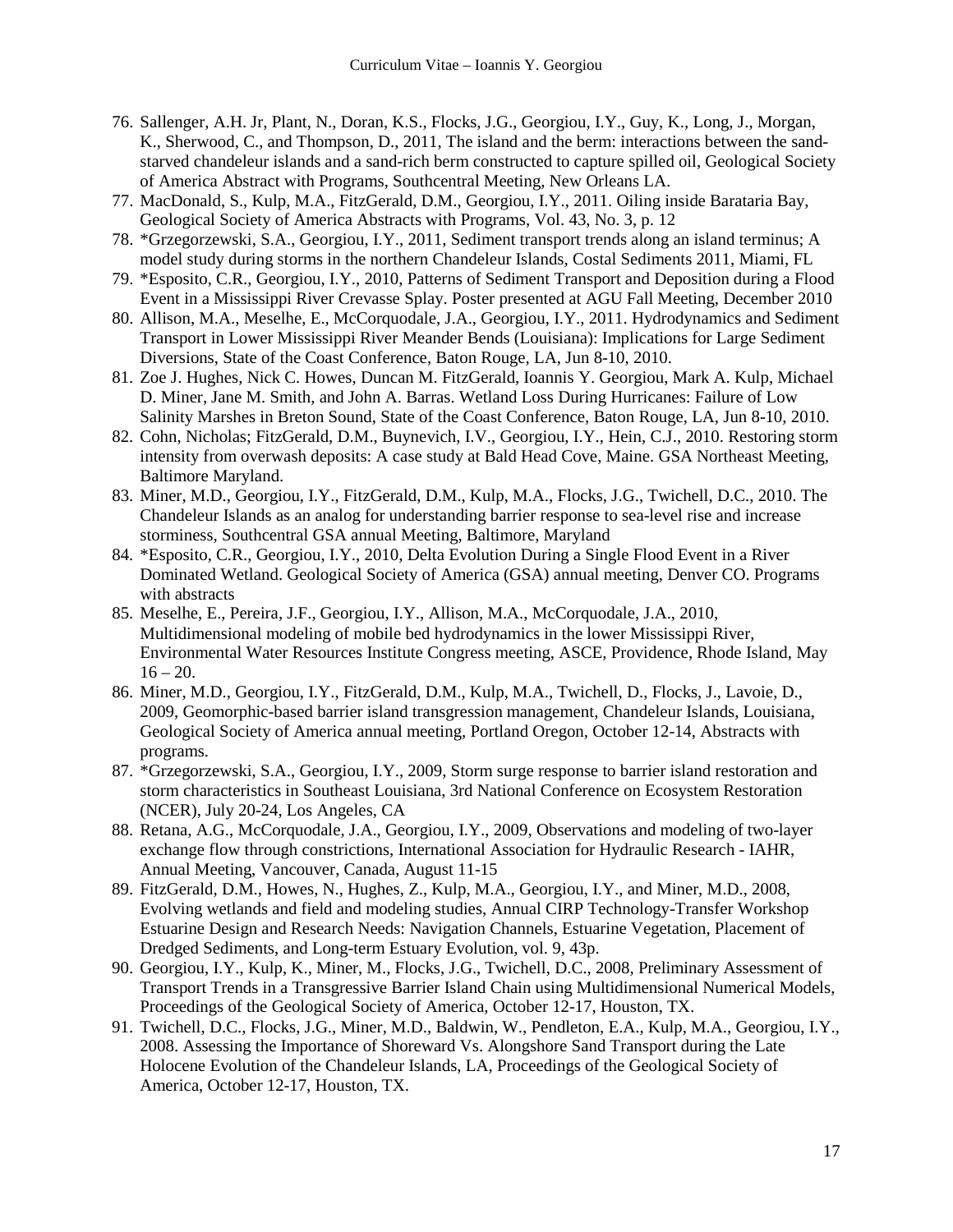- 92. Kulp, M.A., FitzGerald, D.M., Miner, M.D., Georgiou, I.Y., 2008. Geologic Considerations for the Management of the Transgressive Mississippi River Delta Plain, Proceedings of the Geological Society of America, October 12-17, Houston, TX.
- 93. Howes, N., FitzGerald, D.M., Georgiou, I.Y., Hughes, Z., Kulp, M., Miner, M., 2008, Hydrodynamics of Barataria Bay, Annual Meeting of the Association of Engineering Geologists, Sept. 12-14, New Orleans, LA
- 94. Miner, M., Kulp, M., Georgiou, I.Y., Flocks, J., Twichell, D., Sallenger, A., FitzGerald, D.M., 2008, The role of Hurricanes in the Long-Term Evolution of the Chandeleur Islands, Louisiana, Annual Meeting of the Association of Engineering Geologists, Sept. 12-14, New Orleans, LA
- 95. Kheiashy K, McCorquodale A, Georgiou I.Y., Meselhe E, 2007. Non Hydrostatic Versus Hydrostatic Three Dimensional Simulation of Flow Separation Over Bed Forms. Proceedings of ASCE - EWRI World and Environmental Congress, Tampa Florida - May 2007.
- 96. Kheiashy K, McCorquodale A, Georgiou I.Y., Meselhe E, 2007. Geometric and Statistical Characteristics of Bed Forms in the Lower Mississippi River. Proceedings of ASCE Coastal Sediment CS07, New Orleans, LA - May 2007.
- 97. Kheiashy K, McCorquodale A, Georgiou I.Y., Meselhe E., 2007, "Modeling of Flow Structure and Sediment Movement on the Surface of Bed Forms" Proceedings of The International Conference on Geo-Resources, Cairo, Egypt.
- 98. Griborio, A., McCorquodale, J.A., Georgiou, I.Y., 2007, Application of a CFD Model to Improve the Performance of Rectangular Clarifiers, Proceedings of the Annual Conference of the Water Environment Federation, WEFTEC 07, Dallas, TX.
- 99. FitzGerald, D.M., Howes, N., Kulp, M., Hughes, Z., Georgiou, I.Y., and Penland, P., 2007, Hurricane impacts to the Caernarvon wetlands, Saint Bernard Parish, Louisiana, Abstracts with Programs, Estuarine Research Federation, Providence, RI, p. 63.
- 100. FitzGerald, D., Howes, N., Kulp, M., Hughes, Z., Georgiou, I.Y., and Penland, S., 2007, Impacts of rising sea level to backbarrier wetlands, tidal inlets, and barriers: Barataria Coast, Louisiana, Coastal Sediments 07, Conference Proceedings, CD-ROM13.
- 101. Kheashy, K., McCorquodale, J.A., Georgiou, I.Y., Meselhe, E., 2007, Geometric and Statistical Characteristics of Bed Forms in the Lower Mississippi River, Sixth International Symposium on Coastal Engineering and Science of Coastal Sediment Processes—Coastal Sediments 07, New Orleans, Louisiana.
- 102. Kulp, M.A., FitzGerald, D., Georgiou, I.Y., Miner, M., and Penland, S., 2007, The demise of the Chandeleur Islands in southern Louisiana: Not yet!: Geological Society of America, Abstracts with Programs, v. 39, no. 6, p. 69.
- 103. Meselhe, E., Habib, E., Griborio, A., Gautam, S., McCorquodale, J.A., Georgiou, I.Y., 2006, Multidimensional Modeling of The Lower Mississippi River, 8th Federal Interagency Sedimentation Conference And 3rd Federal Interagency Hydrologic Modeling Conference.
- 104. Chen, C., Meselhe, E., McCorquodale, J.A., Stronach, J., Georgiou, I.Y., and Griborio, A., 2006, Modeling the Morphologic Dynamics of an Underwater Earthen Sill, in: Environmental Water Resources Institute Congress, Omaha, Nebraska.
- 105. McCorquodale, J.A., Griborio, A., and Georgiou, I.Y., 2005, A Public Domain Settling Tank Model. Proceedings Water Environment Federation 78th Annual Conference & Exposition, Washington DC, pp. 2546-2561.
- 106. McCorquodale, J.A., Georgiou, I.Y., Gerges, H., Yu, W., Ullensvang, T., 2005, Physical Modeling of the Sacramento WWTP, Proceedings Water Environment Federation 78th Annual Conference & Exposition, Washington DC.
- 107. Chilmakuri, C.\*, McCorquodale, J.A., Georgiou. I.Y., 2005, The fate of Stormwater Runoff In An Estuarine Lake, in: 33rd CSCE Annual Conference, Toronto Canada, June 2-4, 10 pp.
- 108. Georgiou, I.Y., McCorquodale, J.A., Chilmakuri, C., 2005, Numerical investigation of sedimentnutrient loading and algal bloom risk assessment in a shallow estuarine lake, in: 33rd CSCE Annual Conference, Toronto Canada, June 2-4, 12 pp.